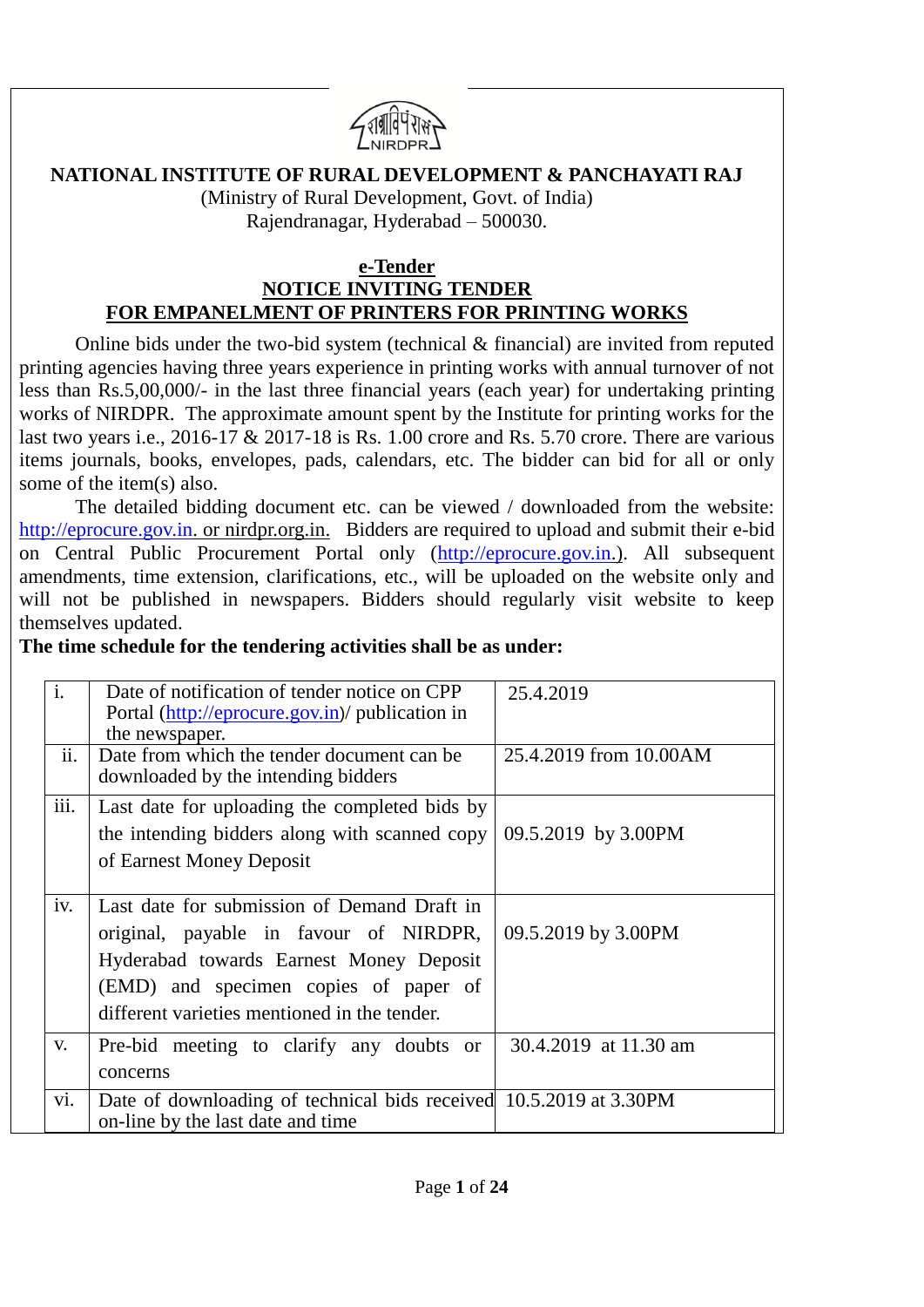| vii. | Date of downloading of financial bids | Will be intimated on CPP Portal<br>and NIRDPR website separately |
|------|---------------------------------------|------------------------------------------------------------------|
| viii | <b>Tendering Authority</b>            | Assistant Registrar (T)                                          |
|      |                                       | National Institute of Rural                                      |
|      |                                       | Development &Panchayati raj                                      |
|      |                                       | Rajendranagar,                                                   |
|      |                                       | Hyderabad-500 030                                                |
|      |                                       | Tel. 040-24008405, 9848992617                                    |

Manual bids/ physical bids shall not be accepted. Bids shall be submitted online only at CPPP website: https://eprocure.gov.in.

ASSISTANT REGISTRAR (TRAINING)

No. [CDC/Empan/Print](https://nirdpr.eoffice.gov.in/eFile/?x=SHyQfLkVy89cQ7RrYwwGtVP2GiiqKf-F) DATE: 24.4.2019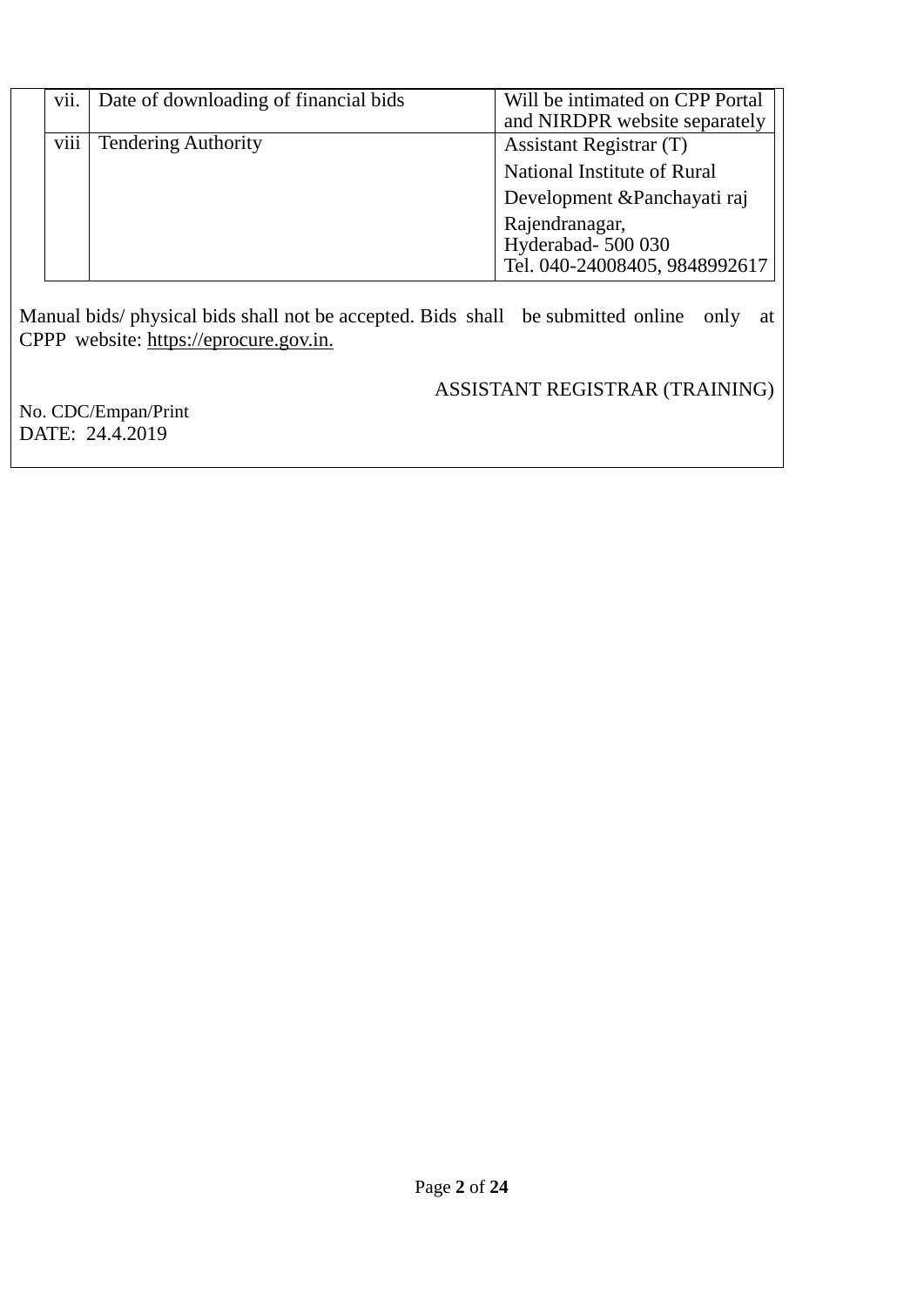## **GENERAL INSTRUCTIONS TO BIDDERS**

### **1. Submission of Tender**

- i. The tender shall be submitted online in two parts, viz., technical bid and financial bid. The offers submitted by Telegram/Fax/email shall not be considered. No correspondence will be entertained in this matter.
- ii. More than one tender shall not be submitted by one contactor or contractors having business relationships with one another. Under no circumstance will father and his son(s) or other close relations who have business relationship with one another (i.e when one or more partner(s)/director(s) are common) be allowed to tender for the same contract as separate competitors. A breach of this condition will render the tenders of both parties liable to rejection.
- iii. The Hard Copy of original instrument i.e. Demand Draft in respect of earnest money deposit, original copy of affidavits, and credit facility certificate specimen papers of all varieties (in relevant cases) mentioned in tender must be delivered to the Asst. Registrar (T), NIRDPR, Rajendranagar, Hyderabad – 500030 on or before bid opening date/time as mentioned in the time schedule given in Table -A.
- iv. Bids will be opened online as per date/time as mentioned in tender notice at Central Public Procurement Portal (https://eprocure.gov.in). After online opening of the Technical-Bids, after evaluation bids of the only technically qualified bidders will be opened / downloaded for which will be intimated on CPP Portal / NIRDPR website later.

## **2. Instructions for Online Bid Submission:**

This tender document has been published on the Central Public Procurement Portal (URL: https://eprocure.gov.in). The bidders are required to submit soft copies of their bids electronically on the CPP Portal, using valid Digital Signature Certificates. The instructions given below are meant to assist the bidders in registering on the CPP Portal, prepare their bids in accordance with the requirements and submitting their bids online on the CPP Portal.

More information useful for submitting online bids on the CPP Portal may be obtained at: https://eprocure.gov.in.

## **3. Registration**

- i. Bidders are required to enrol on the e-Procurement module of the Central Public Procurement Portal (URL: https://eprocure.gov.in) by clicking on the link "Online Bidder Enrolment" on the CPP Portal, which is free of charge.
- ii. As part of the enrolment process, the bidders will be required to choose a unique username and assign a password for their accounts.
- iii. Bidders are advised to register their **valid email address and mobile numbers** as part of the registration process. These would be used for any communication from the CPP Portal.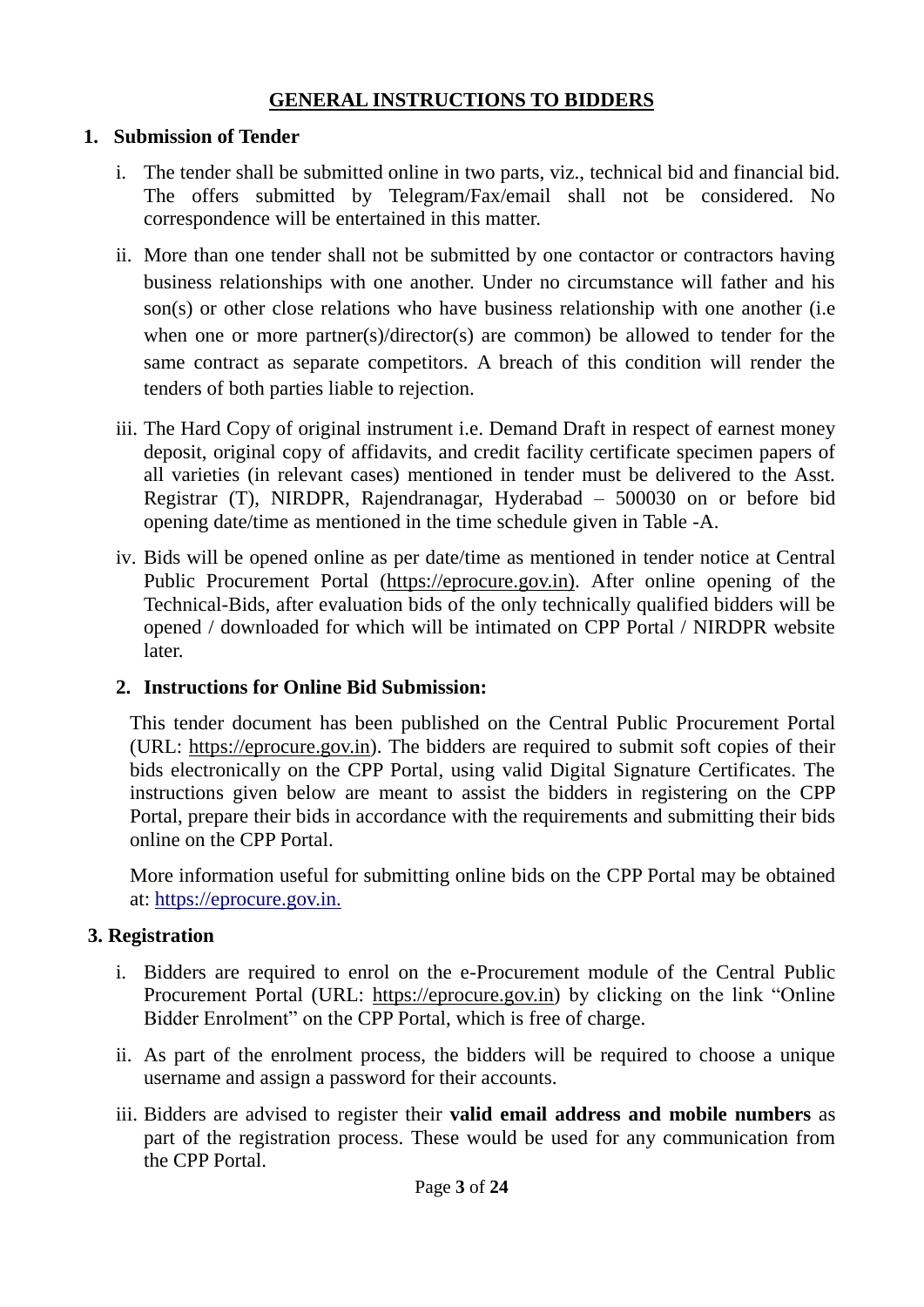- iv. Upon enrolment, the bidders will be required to register their valid Digital Signature Certificate (Class II or Class III Certificates with signing key usage) issued by any Certifying Authority recognized by CCA India (e.g. Sify / TCS / nCode / eMudhra etc.), with their profile.
- v. Only one valid DSC should be registered by a bidder. Please note that the bidders are responsible to ensure that they do not lend their DSC"s to others which may lead to misuse.
- vi. Bidder then logs in to the site through the secured log-in by entering their user ID / password and the password of the DSC / e-Token.

# **4. Searching for tender documents**

- i. There are various search options built in the CPP Portal, to facilitate bidders to search active tenders by several parameters. These parameters could include Tender ID, organization name, location, date, value, etc. There is also an option of advanced search for tenders, wherein the bidders may combine a number of search parameters such as organization name, form of contract, location, date, other keywords etc. to search for a tender published on the CPP Portal.
- ii. Once the bidders have selected the tenders they are interested in, they may download the required documents / tender schedules. These tenders can be moved to the respective **"My Tenders"** folder. This would enable the CPP Portal to intimate the bidders through SMS / e-mail in case there is any corrigendum issued to the tender document.
- iii. The bidder should make a note of the unique Tender ID assigned to each tender, in case they want to obtain any clarification / help from the Helpdesk.

# **5. Preparation of bids**

- i. Bidder should take into account any corrigendum published on the tender document before submitting their bids.
- ii. Please go through the tender advertisement and the tender document carefully to understand the documents required to be submitted as part of the bid. Please note the number of covers in which the bid documents have to be submitted, the number of documents - including the names and content of each of the document that need to be submitted. Any deviations from these may lead to rejection of the bid.
- iii. The Bidder, in advance, should get ready the bid documents to be submitted as indicated in the tender document / schedule and generally, they can be in PDF / XLS / RAR / DWF formats. Bid documents may be scanned with 100 dpi with black and white option.
- iv. To avoid duplication of the time and effort required in uploading the same set of standard documents which are required to be submitted as a part of every bid, a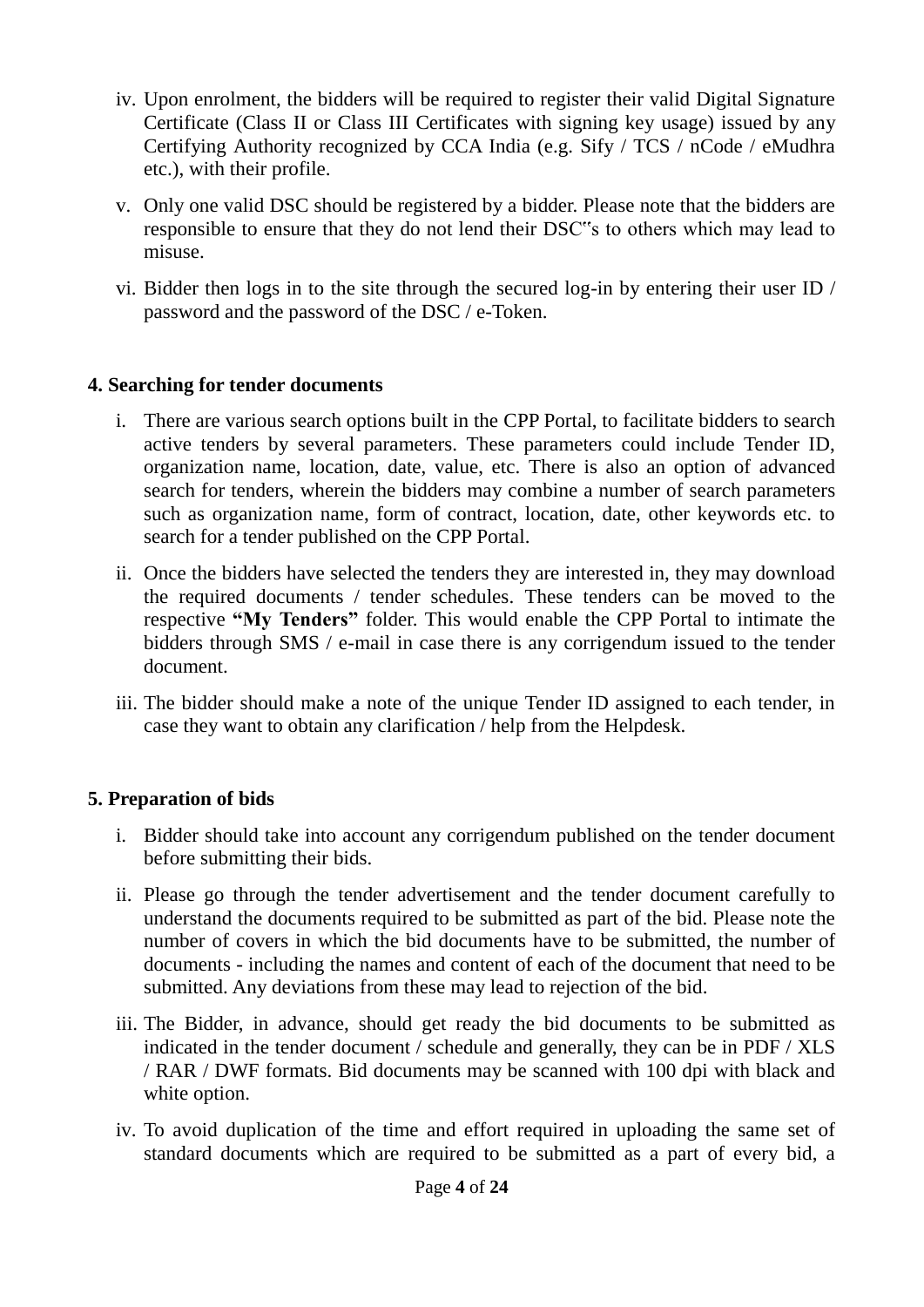provision of uploading such standard documents (e.g. PAN card copy, annual reports, auditor certificates etc.) has been provided to the bidders. Bidders can use **"My Space"** area available to them to upload such documents. These documents may be directly submitted from the "My Space" area while submitting a bid, and need not be uploaded again and again. This will lead to a reduction in the time required for bid submission process.

## **6. Submission of bids**

- i. Bidder should log into the site **well in advance** for bid submission so that he/she uploads the bid in time i.e., on or before the bid submission time. Bidder will be solely responsible for any delay due to other issues.
- ii. The bidder has to digitally sign and upload the required bid documents one by one as indicated in the tender document.
- iii. Bidder has to select the payment option as "offline" to pay the tender fee / EMD as applicable and enter details of the instrument.
- iv. Bidder should prepare the DD towards EMD as per the instructions specified in the tender document. The original DD should be posted/couriered/given in person to the Tender Processing Section, latest by the last date of bid submission. The details of the DD/any other accepted instrument, physically sent, should tally with the details available in the scanned copy and the data entered during bid submission time. Otherwise the uploaded bid will be rejected.
- v. A standard price bid format has been provided with the tender document to be filled by all the bidders. Bidders are requested to note that they should necessarily submit their financial bids in the format provided and no other format is acceptable. Bidders are required to download the file and quote the amount on hard copy. Once the details have been completed, the bidder should submit it online, in the form of a soft copy, if the file is found to be modified by the bidder, the bid will be rejected.
- vi. The server time (which is displayed on the bidders' dashboard) will be considered as the standard time for referencing the deadlines for submission of the bids by the bidders, opening of bids etc. The bidders should follow this time during bid submission.
- vii.All the documents being submitted by the bidders would be encrypted using PKI encryption techniques to ensure the secrecy of the data. The data entered cannot be viewed by unauthorized persons until the time of bid opening. The confidentiality of the bids is maintained using the secured Socket Layer 128 bit encryption technology. Data storage encryption of sensitive fields is done.
- viii. The uploaded tender documents become readable only after the tender opening by the authorized bid openers.
- ix. Upon the successful and timely submission of bids, the portal will give a successful bid submission message & a bid summary will be displayed with the bid no. and the date & time of submission of the bid with all other relevant details.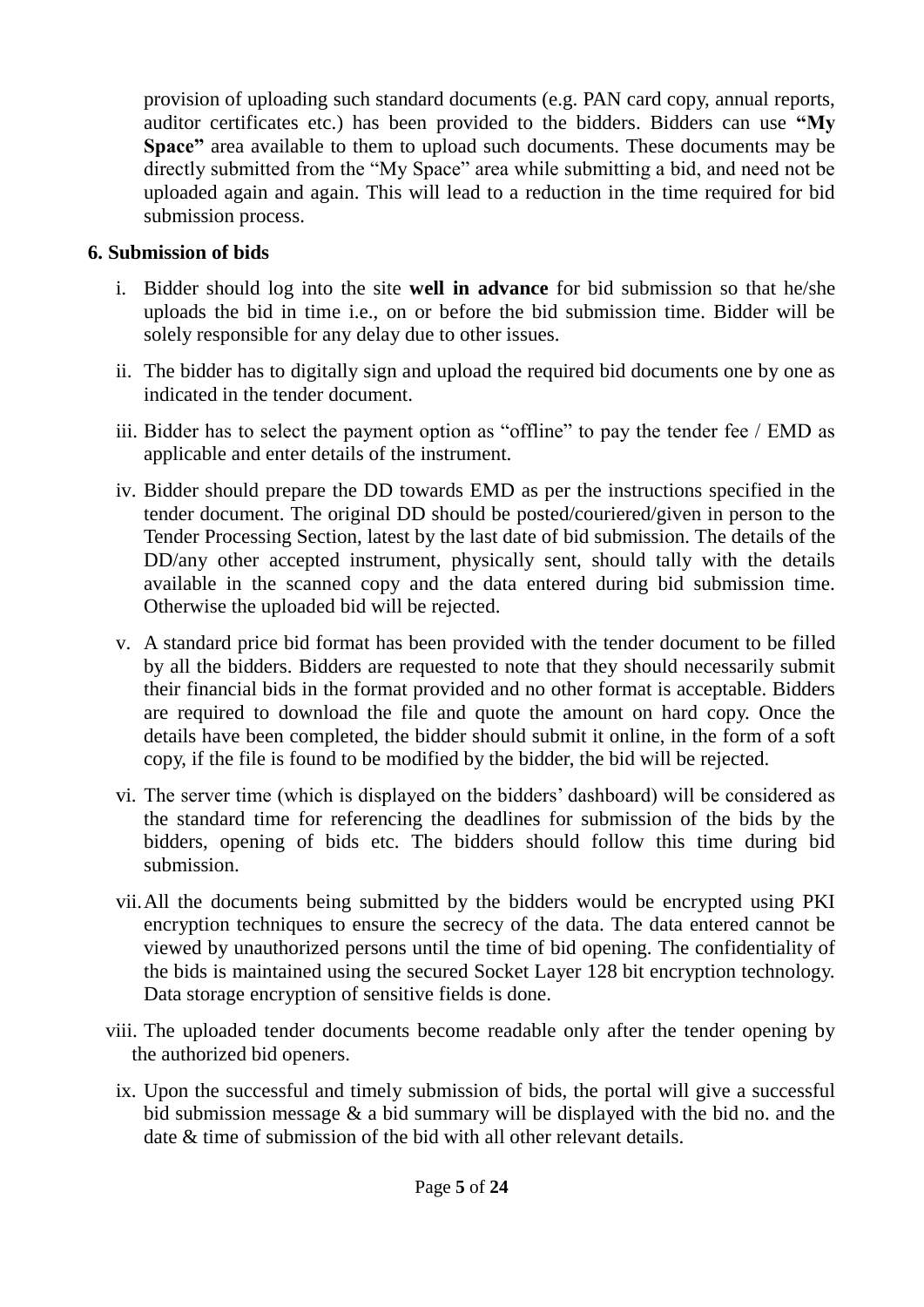x. The bid summary has to be printed and kept as an acknowledgement of the submission of the bid. This acknowledgement may be used as an entry pass for any bid opening meetings.

## **7. Assistance to bidders**

- i. For any clarifications relating to the tender document and the terms and conditions contained therein, the Tender Inviting Authority Shri Vineet Kumar Tandon, Phone No.040-24008405, 9848992617, e-Mail ID: [vineettandon.nird@gov.in.](mailto:vineettandon.nird@gov.in) Should be contacted by phone or by email.
- ii. The clarification shall be given at the earliest on the same day through e-mail.
- iii. Any queries relating to the process of online bid submission or queries relating to CPP Portal in general may be directed to the 24x7 CPP Portal Helpdesk. The contact number for the helpdesk is 1800 233 7315.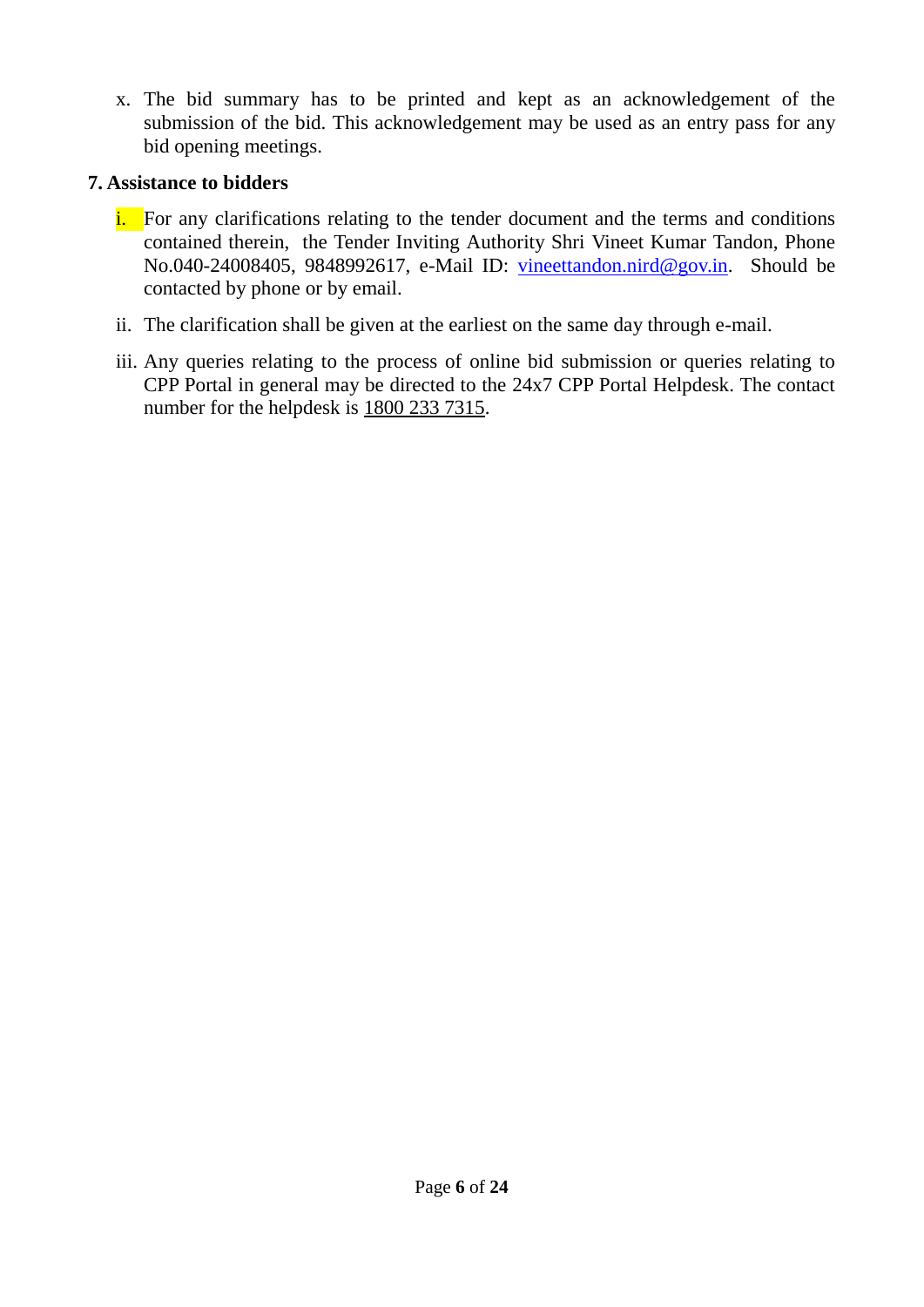

(Ministry of Rural Development, Govt. of India) Rajendranagar, Hyderabad – 500030.

# **GENERAL TERMS AND CONDITIONS PRE BID**

1. The Institute will get various types of publication / printing works as mentioned below:

| $\mathbf{i}$      | <b>Books</b>                           | - Royal and A4 size      |
|-------------------|----------------------------------------|--------------------------|
| ii)               | Periodicals                            | - A4 and book size       |
| iii)              | <b>Manuals</b>                         | - A4 size                |
| iv)               | Brochures / Invitation Cards / Posters | - A4 size & Book size    |
| V)                | <b>Annual diaries</b>                  | $-5.5 \times 8.5$ inches |
| $\overline{vi}$ ) | Yearly calendars'                      | $-18x23$ inches          |
| vii)              | Scribbling pads                        | $-15 & 45$ pages         |
| viii)             | Handmade letter heads                  | - A4 size                |
| ix)               | Letter heads on Executive Bond paper   | - A4 size                |
| $\mathbf{X}$      | Course certificates                    | - A4 size                |
|                   |                                        |                          |

xi) Visiting cards (handmade & special art paper)

- 2. The services to be provided by the printers include type setting, designing layout, printing, binding, lamination, creasing and delivering the printed material to the Institute as per the specifications given for each order.
- 3. After thorough scrutiny of the online bids in 1st cover (Technical Bid), the 2nd cover (Financial Bid) of those firms who are qualified in technical bid will be downloaded.
- 4. Mere fulfilment of all the stipulation as contained in the tender document, terms and conditions annexed to the tender quotation does not confer any right on the tenderers on acceptance of their application.
- 5. The tenderer should enclose Demand Draft for Rs. 10,000 (Rupees ten thousand only) in favour of "NIRDPR", towards EMD drawn on any commercial bank payable at Hyderabad. EMD will not carry any interest whatsoever.

xii) Envelopes - Assorted sizes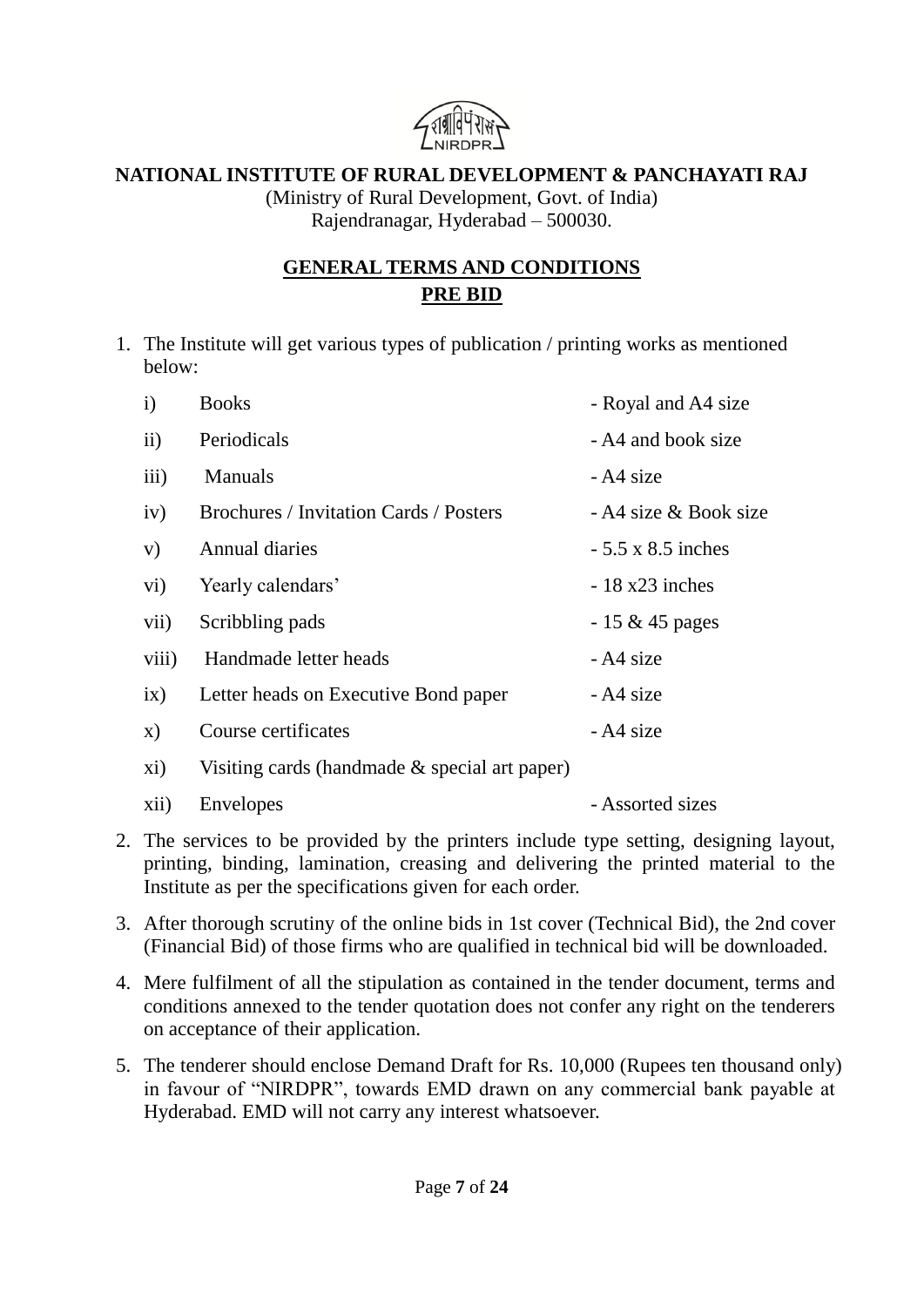- 6. Bidders are advised to verify specimen copies of each of the item mentioned in (2) available with Shri Vineet Kumar Tandon, Assistant Registrar (Trg.), Phone: 040- 24008405, 9848992617 before uploading their financial bid.
- 7. Copies of work orders relating to the printing works being undertaken in the office / departments / institutions by the tenderer should be uploaded in first cover.
- 8. List of Office/Departments/Institutions where the tenderer is already undertaking similar printing works should be attached. A copy of the Purchase Order/Work Order issued should be uploaded in 1st cover.
- 9. Correction, if any, must be attested. All amounts shall be indicated both in words as well as in figures. Where there is difference between the amount quoted in words and figures, amount quoted in words shall prevail.

# **POST BID**

- 1. The decision of the Director General shall be final and binding on all the tenderers concerned.
- 2. The successful tenderer will be required to submit Performance Security Deposit for Rs. 1,50,000/- (Rupees one lakh fifty thousand only) by way of DD drawn on any commercial bank payable at Hyderabad, which will not carry any interest whatsoever. This will be suitably lesser in the case of those tenderers who bid for few items only
- 3. Director General, NIRDPR or his authorized representatives may visit the premises of printing press units qualified in technical bid for ascertaining the credentials and capabilities of the printing press unit before downloading the financial bids.
- 4. The NIRDPR reserves the right to forfeit the EMD of tenderers on account of (i) premature withdrawal from the tender (ii) non-payment of performance security deposit. The decision of the Director General, NIRDPR shall be final in this regard.
- 5. After notification of approved rates the Printers are required to enter into a contract agreement with NIRDPR before award of printing work.
- 6. After finalization of the rates, the Institute will notify the approved rates and will prepare a panel (list) of approved printers and assign the printing works to them from time to time.
- 7. For high end items like journals and books, the participating bidders will be given an opportunity to match the lowest bid for empanelment.
- 8. Institution does not guarantee for quantum of business to any Firm/Company during the period of empanelment.

# **EXECUTION OF PRINTING WORKS**

**1.** NIRDPR reserves the right to forfeit the performance security deposit of the printers who do not execute the work assigned as per the Work Order. The decision of the Director General, NIRDPR shall be final in this regard.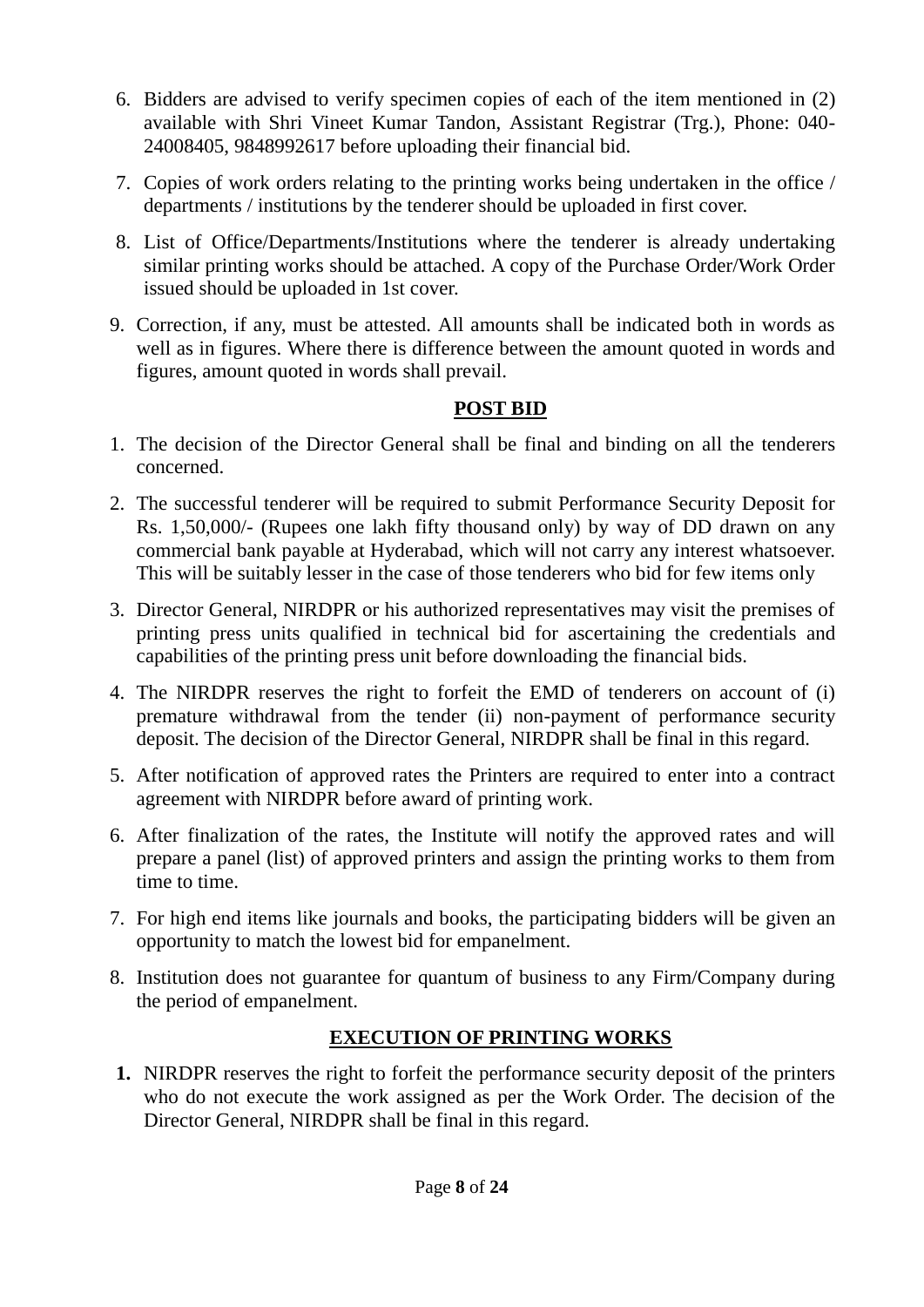- **2.** Delivery of proofs and the printed copies in good condition at NIRDPR, Rajendranagar, Hyderabad including freight charges, insurance etc. will be the responsibility of the printer. The paper consumption statement must necessarily be submitted as a separate item with the bill.
- **3.** For re-print orders, the page setting and design charges cannot be charged again when ordered within the contract period.
- **4.** Approved rates will be valid for 2 (two) years from the date of entering into the agreement, subject to extension by one more year by mutual agreement.
- **5.** NIRDPR will release payment against the bill and **paper consumption statement** (in applicable cases) within 15 days from the date of receipt of printed material and bill. Bill should contain **item wise details** like description of work, quality, quantity, rate and amount in conformity with work order and material delivery note to the satisfaction of the Institute's authorities.
- **6. The rates quoted shall be inclusive of all taxes excluding GST.**
- **7. Arbitration:** in the event of any question, dispute or difference arising under these conditions or any conditions contained in the Work Order or in connection with this contract, the same shall be referred to the sole arbitration of the Director General or some other persons appointed by him. The award of the arbitrator shall be final and binding on the parties to this contract.

# **8. Force Majeure:**

i) The Supplier shall not be liable for forfeiture of its performance security, liquidated damages or termination for default, if and to the extent that, its delay in performance or other failure to perform its obligations under the Contract is the result of an event of Force Majeure.

ii) If a Force Majeure situation arises, the Contractor shall promptly notify the NIRDPR in writing of such conditions and the causes thereof. Unless otherwise directed by the NIRDPR in writing, the Contractor shall continue to perform its obligations under the Contract as far as is reasonably practical, and shall seek all reasonable alternative means for performance not prevented by the Force Majeure event.

- **9. Liquidated Damages:** The liquidated damages will be applicable under the following circumstances:
	- i. If the deliverables are not submitted as per the stated schedule and time, or are not acceptable to the NIRDPR due to poor quality or deviation from given specifications, or if defects are not rectified to the satisfaction of the NIRDPR within 15 days of the receipt of the communication from NIRDPR, the Contractor shall be liable for paying liquidated damages at 1% of the contract value per week, subject to a maximum of 5% of contract value.
	- ii. Any delay beyond the stated delivery period, NIRDPR shall be free to terminate the contract and get the work done from an alternate source, at the risk of the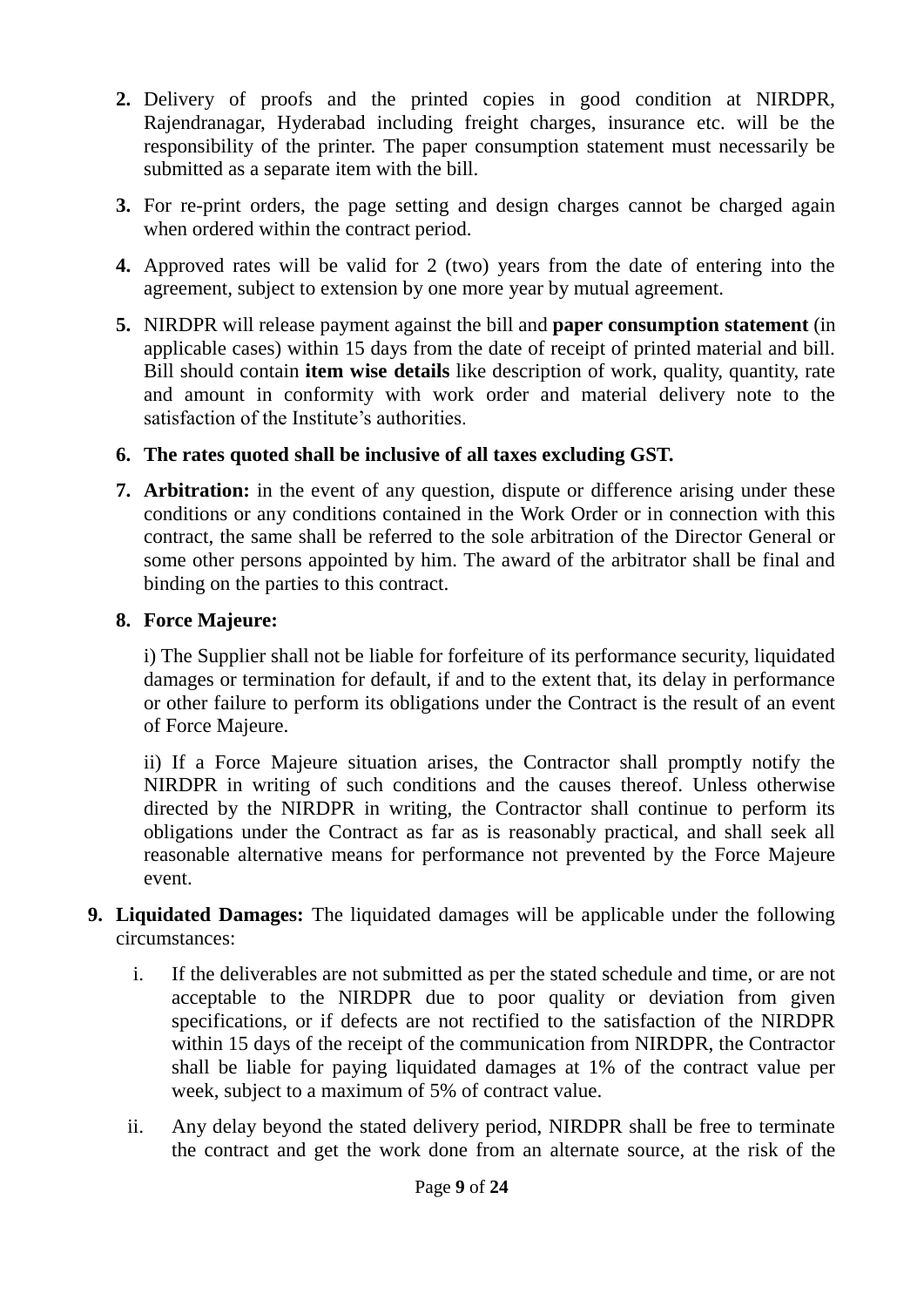contractor, besides forfeiting Security Deposit. The decision of the NIRDPR as to the period of delay on the part of the contractor and the quantum of compensation for such delay shall be final and binding on the contractor.

- iii. If the contractor is hindered in carrying out the work on account of delayed decision or the approval by the NIRDPR, which are necessary to carry out further work, he will be allowed suitable extension of time by competent authority of the NIRDPR.
- iv. The liquidated damages shall be 1% of the contract value per week of delay subject to a maximum of 5% of contract value. The quantum of damages will increase with every week of delay by 1%.
- **10.**If NIRDPR suffers any losses, damages, due to any act of negligence on the part of the Contractor, the quantification of which may be difficult, then the amount as decided by the Director General, NIRDPR shall be final and binding on the printer.
- **11. Jurisdiction:** The order executed will be subject to Indian law and local courts at Hyderabad only.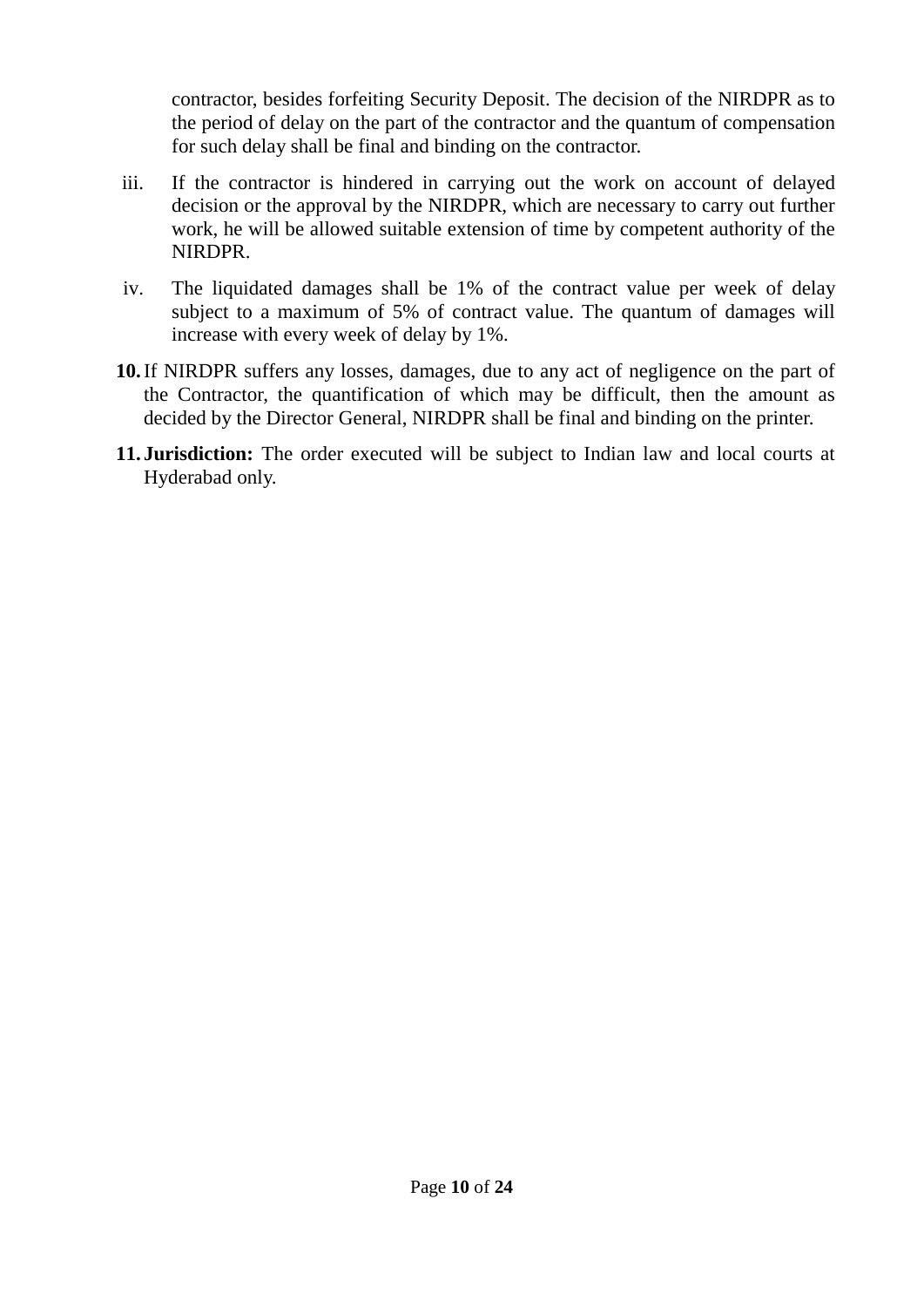#### **TENDER ACCEPTANCE LETTER** (To be given on Letter Head) **Date:**

**To**

The Assistant Registrar (T), National Institute of Rural Development &Panchayati Raj, Rajendranagar, Hyderabad – 500 030

> **Sub:** NIT for empanelment of printers to undertake printing works - Acceptance of Terms & Conditions of Tender – Reg.

# **Ref:** Tender Reference No. [CDC/Empan/Print](https://nirdpr.eoffice.gov.in/eFile/?x=SHyQfLkVy89cQ7RrYwwGtVP2GiiqKf-F)

# **Dear Sir,**

- 1. I/We have downloaded/ obtained the tender document(s) for the above mentioned "Tender/Work" from the web site(s) namely: NIT for empanelment of printers to undertake printing works as per your advertisement, given in the above mentioned website(s).
- 2. I/We hereby certify that I/We have read the entire terms and conditions of the tender documents (including all documents like annexure(s), schedules(s) etc.,), which form part of the contract agreement and I/we shall abide hereby by the terms/conditions/ clauses contained therein.
- 3. The corrigendum(s) issued from time to time by your department/ organisation too have also been taken into consideration, while submitting this acceptance letter.
- 4. I/We hereby unconditionally accept the tender conditions of above mentioned tender document(s)/ corrigendum(s) in its totality/entirety.
- 5. In case any provisions of this tender are found violated, then your department/organisation shall without prejudice to any other right or remedy be at liberty to reject this tender/bid including the forfeiture of the full said earnest money deposit absolutely.

Yours faithfully,

(Signature of the Bidder, with Official Seal)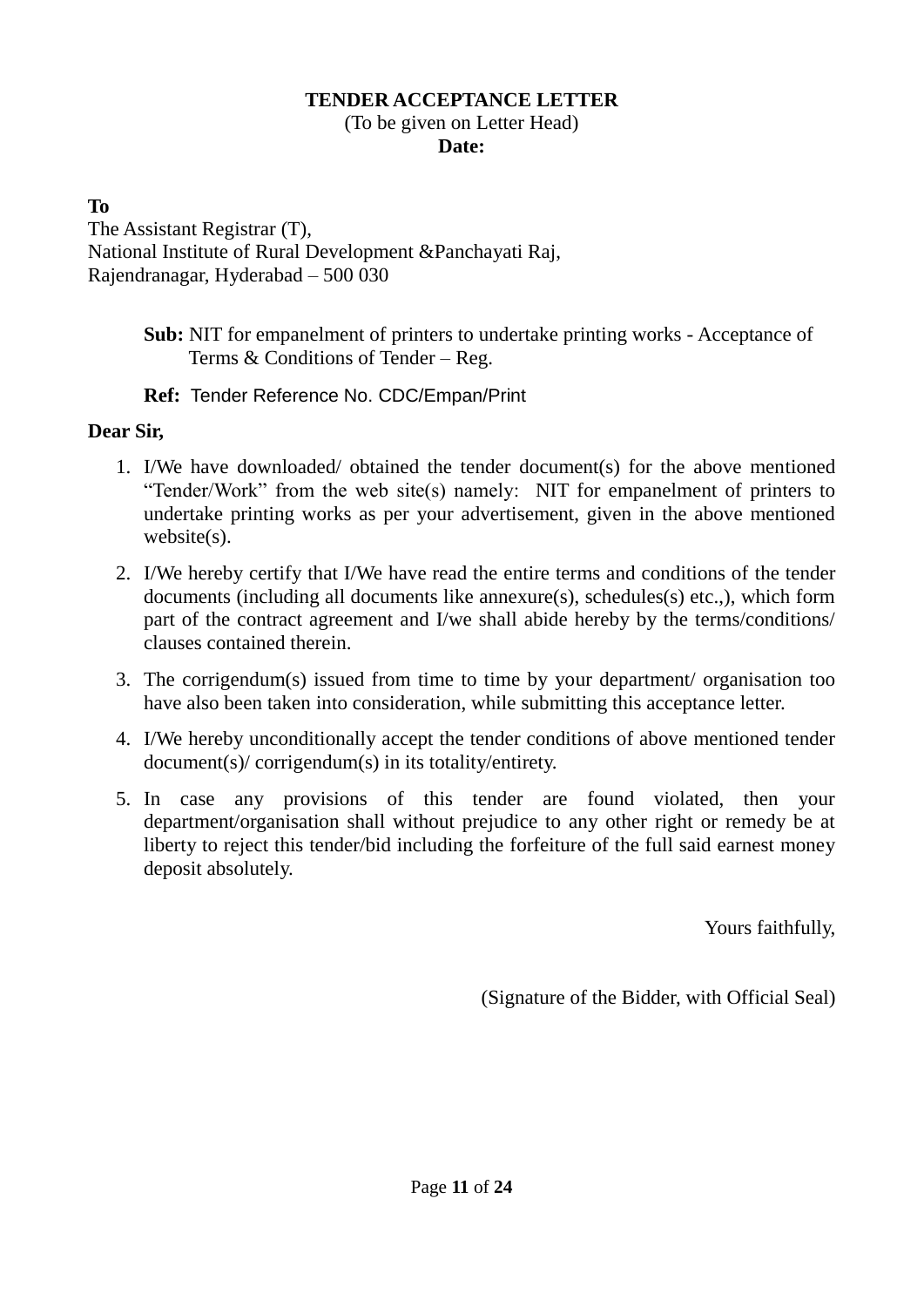

(Ministry of Rural Development, Govt. of India) Rajendranagar, Hyderabad – 500030.

> . . . **e-Tender**

# **NOTICE INVITING TENDER FOR EMPANELMENT OF PRINTERS FOR PRINTING WORKS**

### **Technical Bid (Cover – I)**

| Sl.No.           | <b>Particulars</b>                                                                                                                                         | <b>Information to be</b><br>supplied by the<br>intending bidder | <b>Documentary</b><br>proof Page No. |
|------------------|------------------------------------------------------------------------------------------------------------------------------------------------------------|-----------------------------------------------------------------|--------------------------------------|
| 1.               | Name of the Company/Firm                                                                                                                                   |                                                                 |                                      |
| 2.               | Address of the Company/Firm                                                                                                                                |                                                                 |                                      |
|                  | (a) Postal                                                                                                                                                 |                                                                 |                                      |
|                  | (b) Telephone/ Fax/ MobileNo.(s)                                                                                                                           |                                                                 |                                      |
|                  | $(c)$ E-mail ID                                                                                                                                            |                                                                 |                                      |
|                  | (d) Website address, if any                                                                                                                                |                                                                 |                                      |
| 3.               | Type of the Company/Firm (In the<br>case of Partnership Firm, a copy of<br>Deed to be submitted)                                                           |                                                                 |                                      |
| $\overline{4}$ . | Owner/ partners of the Company/ Firm                                                                                                                       |                                                                 |                                      |
| 5.               | Year of establishment of the Co./ Firm                                                                                                                     |                                                                 |                                      |
|                  | For how long the Co./ Firm is<br>(a)<br>providing printing services to<br>Government/ Semi-Govt./large private<br>submitted)<br>organizations (proof to be |                                                                 |                                      |
|                  | $(b)$ PAN No.                                                                                                                                              |                                                                 |                                      |
|                  | (c) GST Registration No.                                                                                                                                   |                                                                 |                                      |
| 6.               | Details of Demand Draft i.e., DD No.<br>and Branch<br>submitted towards Bid Security/<br>Earnest Money Deposit for ₹10,000/-                               |                                                                 |                                      |
| 7.               | Annual Turnover during the preceding                                                                                                                       | $2015 - 16$ ,                                                   |                                      |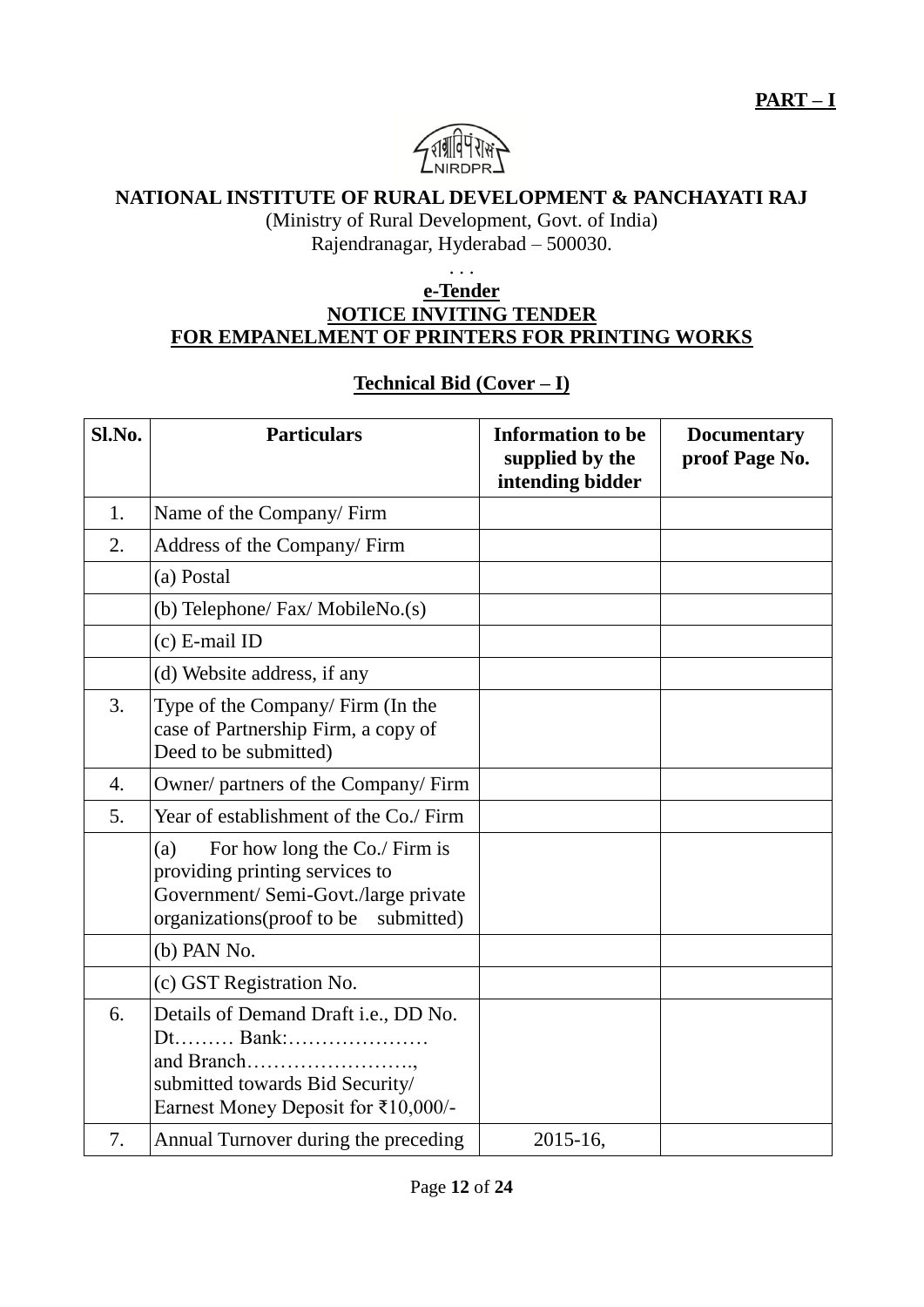|    | three financial years <i>i.e.</i> 2015-16,<br>2016-17 and 2017-18 (copies of<br>Audited Balance Sheet and Profit &<br>Loss Account to be submitted (in<br>relevant cases) | $2016-17$ ,<br>2017-18 |  |
|----|---------------------------------------------------------------------------------------------------------------------------------------------------------------------------|------------------------|--|
| 8. | Income Tax Returns from the Income<br>Tax Department for the financial years<br>2015-16, 2016-17 and 2017-18 (copies)<br>of ITR for each year to be submitted)            |                        |  |
| 9. | Has the Company / Firm ever been<br>blacklisted? If no, a self-certificate to<br>that effect to be furnished.                                                             |                        |  |

(All necessary supporting documents to be uploaded with Technical Bid)

Date: Signature of bidder Place: with Official Seal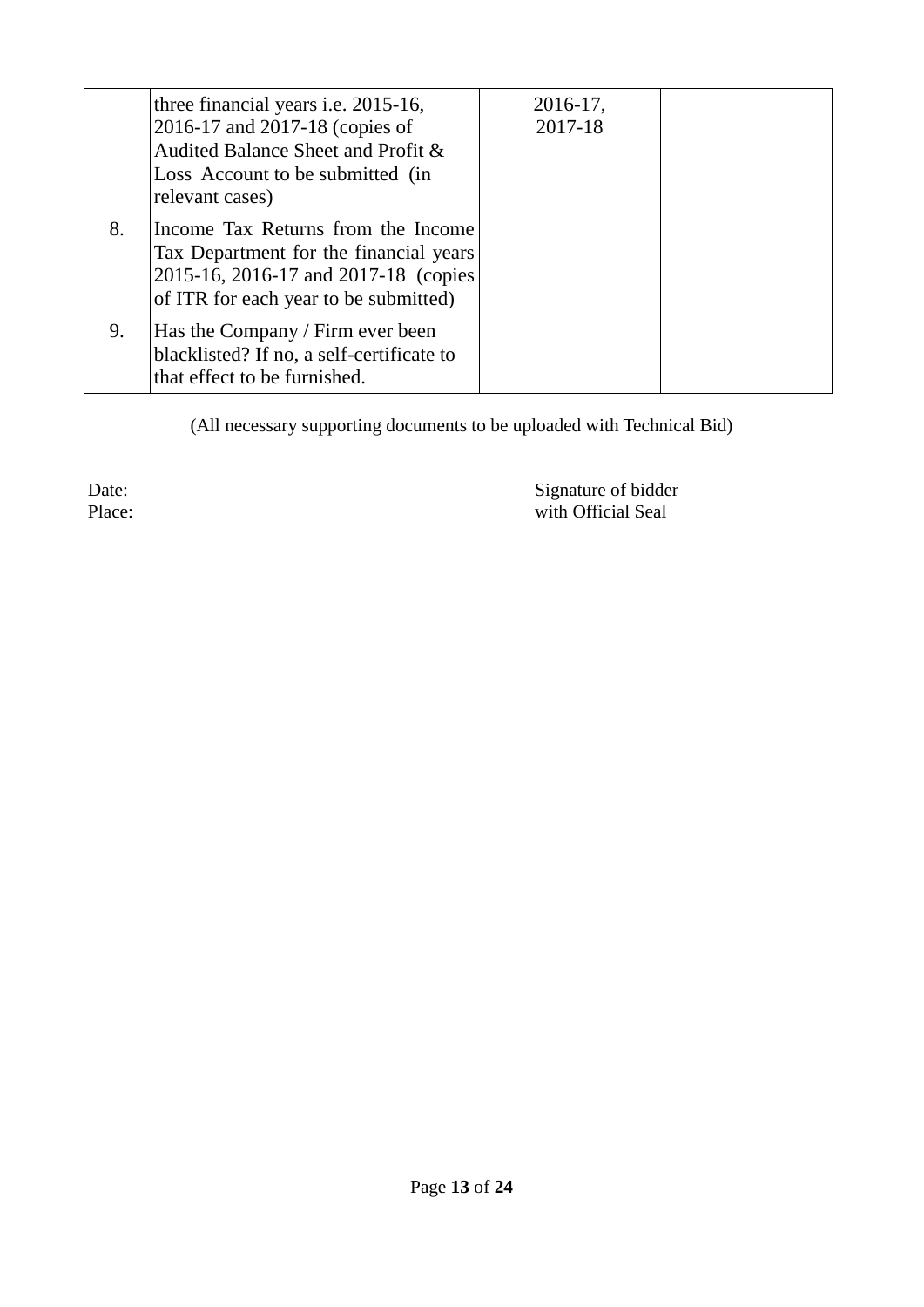# **Statement showing the list of printing equipment and machinery (Mention only those installed and in working condition) owned by the bidder**

## **Minimum 3 should be available with the printer for all items**

# **i) Printing (both Multi-colour and Single Colour)**

|    | Sl.No. Make / Model | Size / Specifications | No. of colours | No. of such units |
|----|---------------------|-----------------------|----------------|-------------------|
| Ι, |                     |                       |                |                   |
| 2. |                     |                       |                |                   |
| 3. |                     |                       |                |                   |
| 4. |                     |                       |                |                   |
| 5. |                     |                       |                |                   |
| 6. |                     |                       |                |                   |

### **ii) Computer systems and computer printers installed in the printing press:**

| Sl.No. | Description of the<br>computer system / printer | Size /<br>specifications | No. of systems | Remarks |
|--------|-------------------------------------------------|--------------------------|----------------|---------|
| Ι.     |                                                 |                          |                |         |
| 2.     |                                                 |                          |                |         |
| 3.     |                                                 |                          |                |         |
| 4.     |                                                 |                          |                |         |
| 5.     |                                                 |                          |                |         |
| 6.     |                                                 |                          |                |         |

### **iii) Binding machinery for all types – i.e., perfect binding, section stitching, spiral binding, etc.**

|                  | Sl.No.   Make / Model | Size / Specifications | No. of units |
|------------------|-----------------------|-----------------------|--------------|
| 1.               |                       |                       |              |
| 2.               |                       |                       |              |
| 3.               |                       |                       |              |
| $\overline{4}$ . |                       |                       |              |
| 5.               |                       |                       |              |
| 6.               |                       |                       |              |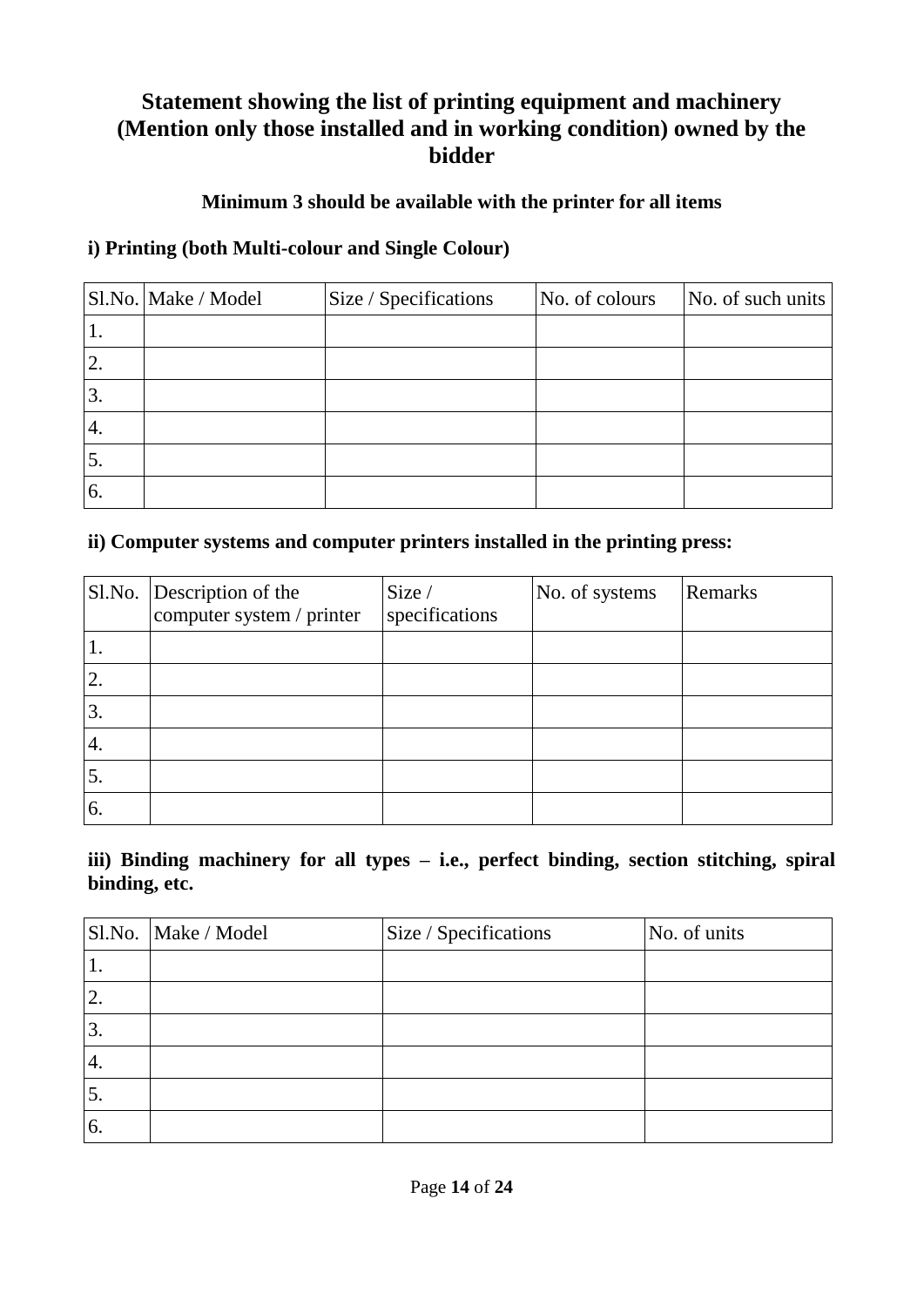# **iv) Lamination equipment details**

| Sl.No. Make / Model | Size / Specifications | $\vert$ No. of colours | No. of such units |
|---------------------|-----------------------|------------------------|-------------------|
|                     |                       |                        |                   |
|                     |                       |                        |                   |
|                     |                       |                        |                   |

Date:

Signature of the Tenderer with office stamp

Date: Signature of Bidder with official seal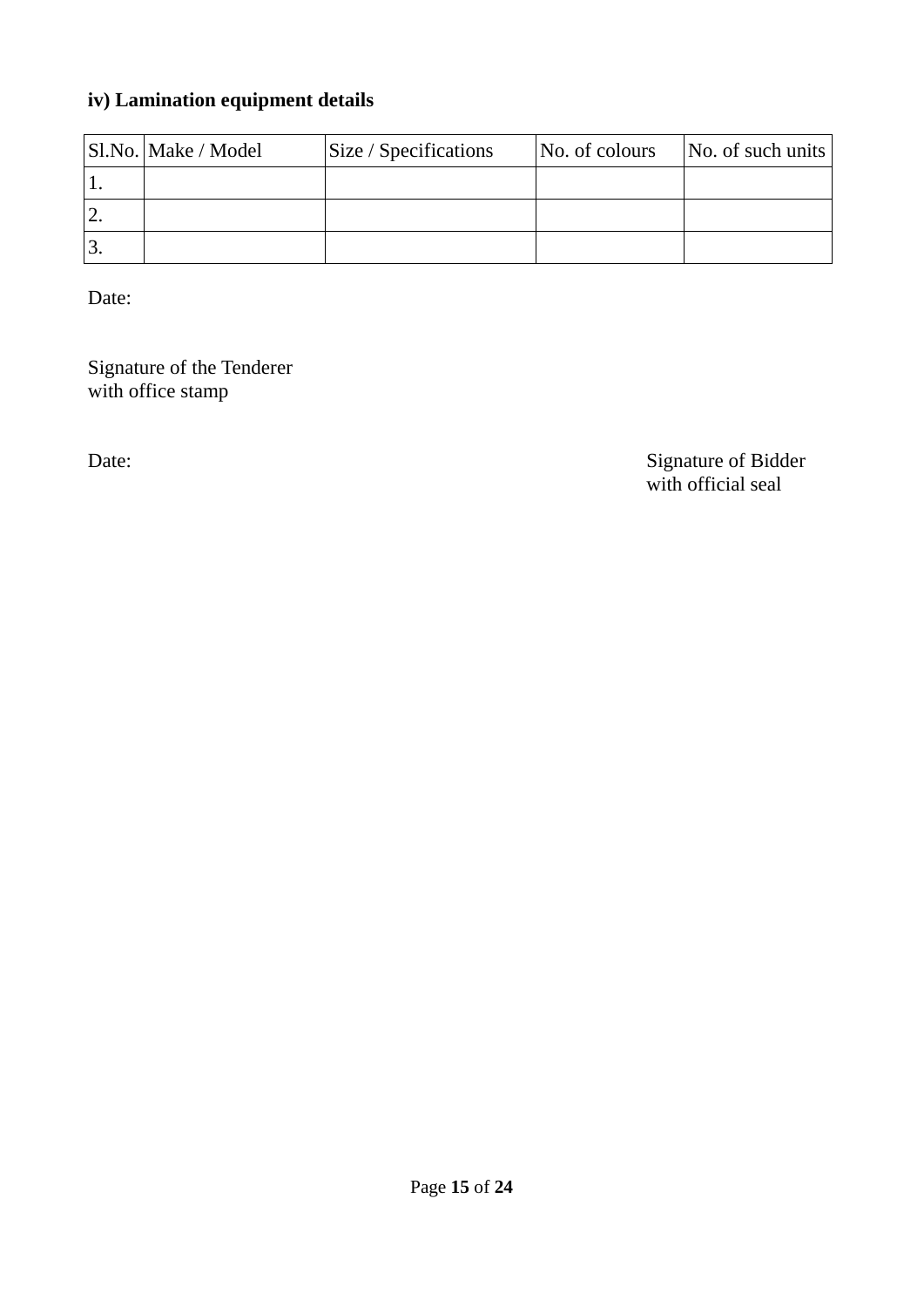The following documents are to be uploaded by the bidder in 1st Cover as per the tender document:

- i. Scanned copy of valid registration certificate, valid license, as per the tender notice, PAN No, GST Registration Certificate and Tender Acceptance Letter (Annexure-I).
- ii. Scanned copy of Income-tax assessment returns for the last three assessment years 2015-16, 2016-17 and 2017-18 and copies of audited statement of account by Chartered Accountant for the financial years of 2015-16, 2016-17 and 2017-18, Affidavit of partnership firm, if applicable.
- iii. Scanned copy of the Demand Draft for Rs. 10,000/- towards EMD.
- iv. Scanned copy of list of printing equipment and machinery owned (as per proforma at Annexure-II).

**Note: Demand Draft towards EMD, specimen copies of paper in original should be submitted on or before bid submission closing date & time to "Assistant Registrar (Training), NIRDPR, Hyderabad".**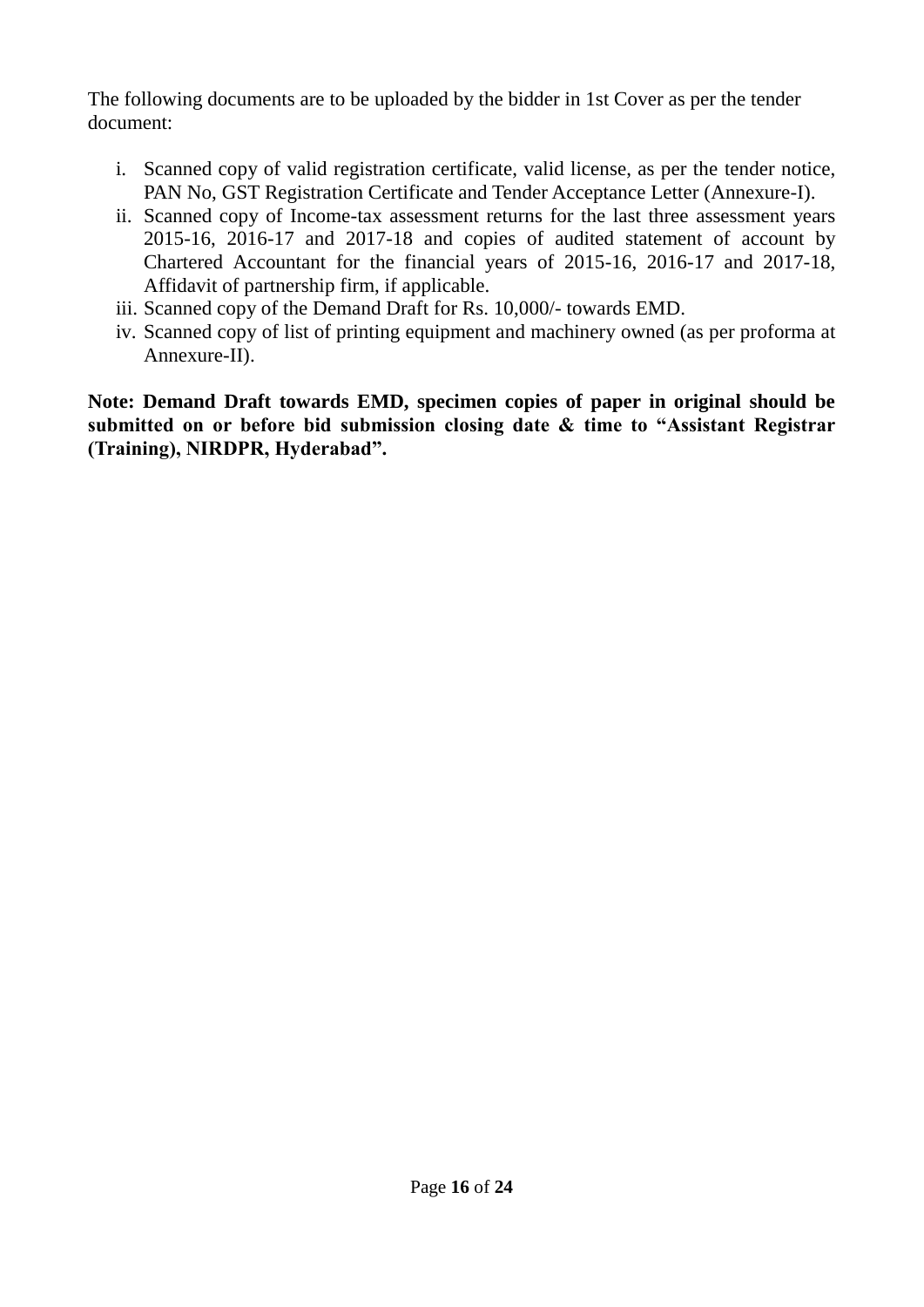

(Ministry of Rural Development, Govt. of India) Rajendranagar, Hyderabad – 500030.

| <b>Tender Inviting</b><br><b>Authority</b> | National Institute of Rural Development & Panchayati Raj, Hyderabad                        |
|--------------------------------------------|--------------------------------------------------------------------------------------------|
| <b>Tender Title</b>                        | e-Tender - NOTICE INVITING TENDER FOR EMPANELMENT OF<br><b>PRINTERS FOR PRINTING WORKS</b> |
| <b>Tender No.</b>                          | <b>CDC/Empan/Print</b>                                                                     |
| <b>Bidder Name:</b>                        |                                                                                            |

#### **PART-II: Financial Bid**

(Upload scanned copy of Price bid as per tender document)

I / We hereby offer the following rates for undertaking General Printing works as detailed below and agree to hold these rates valid during the contact period:

| SI.<br>No.       | Description of the item                  | Rate quoted (inclusive of all taxes, excluding<br>GST) |    |               |       |              |          |
|------------------|------------------------------------------|--------------------------------------------------------|----|---------------|-------|--------------|----------|
|                  |                                          | Single colour                                          |    | Two-colour    |       | Multi-colour |          |
|                  |                                          | In                                                     | In | In            | In    | In           | In words |
|                  |                                          | figures                                                |    | words figures | words | figures      |          |
|                  | <b>Printing Activities</b>               |                                                        |    |               |       |              |          |
| 1.               | <b>DTP</b> composing                     |                                                        |    |               |       |              |          |
| 1.1              | 1/8 Royal size (per page)                |                                                        |    |               |       |              |          |
| 1.2              | $\overline{\frac{1}{4}}$ Demy (per page) |                                                        |    |               |       |              |          |
| $\frac{2}{2.1}$  | <b>DTP</b> page setting charges          |                                                        |    |               |       |              |          |
|                  | 1/8 Royal size (per page)                |                                                        |    |               |       |              |          |
| $\frac{2.2}{3.}$ | 1/4 Demy (per page)                      |                                                        |    |               |       |              |          |
|                  | <b>Text matter printing for every</b>    |                                                        |    |               |       |              |          |
|                  | 4 pages excluding paper cost             |                                                        |    |               |       |              |          |
| 3.1              | Crown: $200 - 500$ copies                |                                                        |    |               |       |              |          |
| 3.1.1            | Maplitho (80 gsm)                        |                                                        |    |               |       |              |          |
| 3.1.2            | Natural shade (80 gsm)                   |                                                        |    |               |       |              |          |
| 3.1.3            | Art paper (130 gsm)                      |                                                        |    |               |       |              |          |
| 3.1.4            | Matte Paper(130 gsm)                     |                                                        |    |               |       |              |          |
| 3.1.5            | Rendezvous (special) 130 gsm             |                                                        |    |               |       |              |          |
| 3.2              | Crown: $501 - 1000$ copies               |                                                        |    |               |       |              |          |
| 3.2.1            | Maplitho (80 gsm)                        |                                                        |    |               |       |              |          |
| 3.2.2            | Natural shade (80 gsm)                   |                                                        |    |               |       |              |          |
| 3.2.3            | Art paper (130 gsm)                      |                                                        |    |               |       |              |          |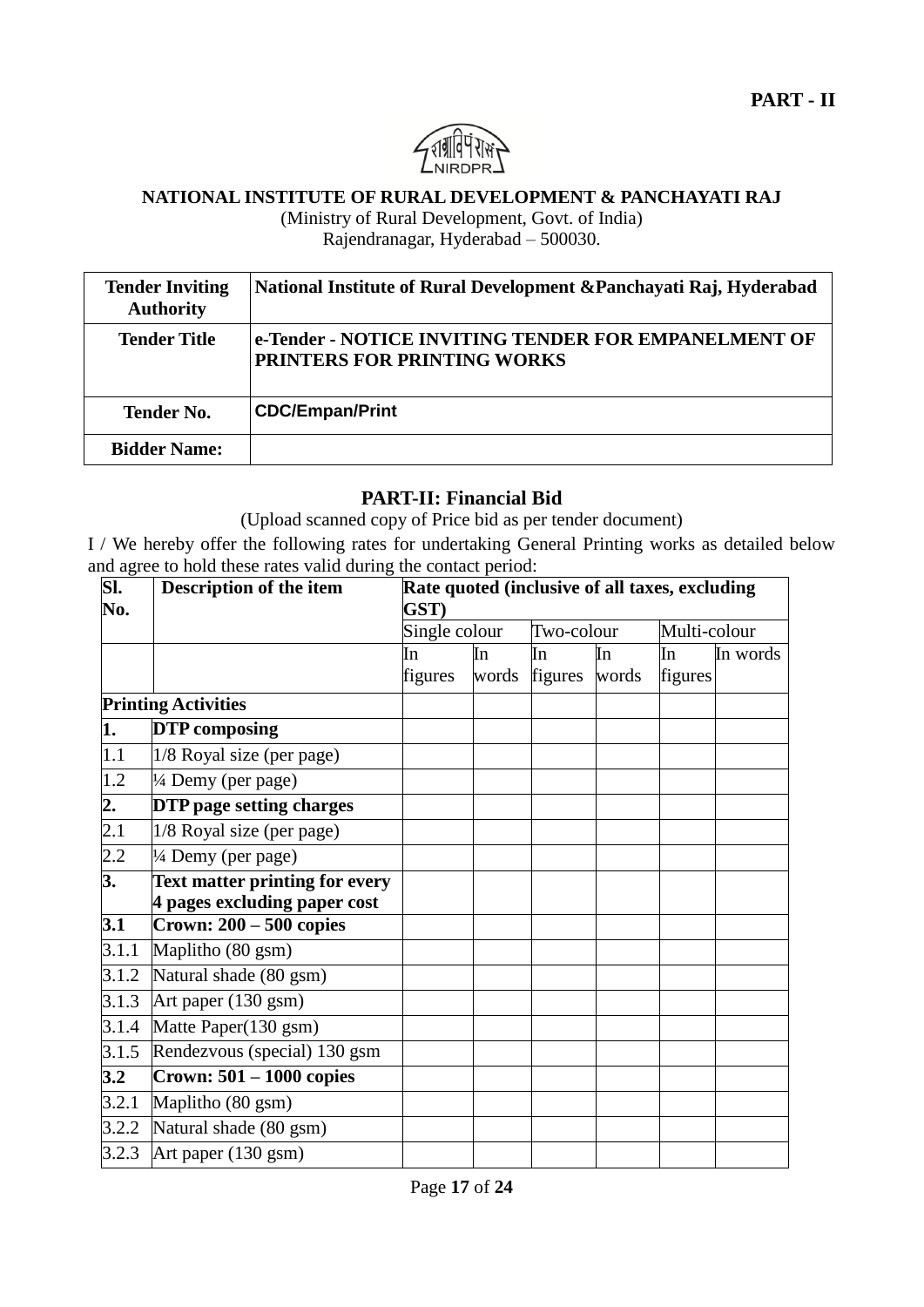| SI.                | Description of the item                                        | Rate quoted (inclusive of all taxes, excluding GST) |       |               |    |               |       |
|--------------------|----------------------------------------------------------------|-----------------------------------------------------|-------|---------------|----|---------------|-------|
| No.                |                                                                | Single colour                                       |       | Two-colour    |    | Multi-colour  |       |
|                    |                                                                | In                                                  | In    | In            | In | In figures In |       |
|                    |                                                                | figures                                             | words | figures words |    |               | words |
| 3.2.4              | Matte Paper(130 gsm)                                           |                                                     |       |               |    |               |       |
| 3.2.5              | Rendezvous (special) 130 gsm                                   |                                                     |       |               |    |               |       |
| 3.3                | Crown: 1000 & above                                            |                                                     |       |               |    |               |       |
| 3.3.1              | Maplitho (80 gsm)                                              |                                                     |       |               |    |               |       |
| 3.3.2              | Natural shade (80 gsm)                                         |                                                     |       |               |    |               |       |
| 3.3.3              | Art paper (130 gsm)                                            |                                                     |       |               |    |               |       |
| 3.3.4              | Matte Paper(130 gsm)                                           |                                                     |       |               |    |               |       |
| 3.3.5              | Rendezvous (special) 130 gsm                                   |                                                     |       |               |    |               |       |
| 3.4                | $A/4$ size: $200 - 500$ copies                                 |                                                     |       |               |    |               |       |
| 3.4.1              | Maplitho (80 gsm)                                              |                                                     |       |               |    |               |       |
| 3.4.2              | Natural shade (80 gsm)                                         |                                                     |       |               |    |               |       |
| 3.4.3              | Art paper (130 gsm)                                            |                                                     |       |               |    |               |       |
| 3.4.4              | Matte Paper(130 gsm)                                           |                                                     |       |               |    |               |       |
| 3.4.5              | Rendezvous (special) 130 gsm                                   |                                                     |       |               |    |               |       |
| 3.5                | $A/4$ size: 501 – 1000 copies                                  |                                                     |       |               |    |               |       |
| 3.5.1              | Maplitho (80 gsm)                                              |                                                     |       |               |    |               |       |
| 3.5.2              | Natural shade (80 gsm)                                         |                                                     |       |               |    |               |       |
| 3.5.3              | Art paper (130 gsm)                                            |                                                     |       |               |    |               |       |
| 3.5.4              | Matte Paper(130 gsm)                                           |                                                     |       |               |    |               |       |
| 3.5.5              | Rendezvous (special) 130 gsm                                   |                                                     |       |               |    |               |       |
| 3.6                | A/4 size: 1000 & above copies                                  |                                                     |       |               |    |               |       |
| 3.6.1              | Maplitho (80 gsm)                                              |                                                     |       |               |    |               |       |
| 3.6.2              | Natural shade (80 gsm)                                         |                                                     |       |               |    |               |       |
| 3.6.3              | Art paper (130 gsm)                                            |                                                     |       |               |    |               |       |
| 3.6.4              | Matte Paper(130 gsm)                                           |                                                     |       |               |    |               |       |
| 3.6.5              | Rendezvous (special) 130 gsm                                   |                                                     |       |               |    |               |       |
| 4.                 | Title pages printing for every 4<br>pages excluding paper cost |                                                     |       |               |    |               |       |
| 4.1                | Crown: $200 - 500$ copies                                      |                                                     |       |               |    |               |       |
| 4.1.1              | Art paper (300 gsm)                                            |                                                     |       |               |    |               |       |
| 4.1.2              | Matte Paper (300 gsm)                                          |                                                     |       |               |    |               |       |
| 4.1.3              | Rendezvous (special) 300 gsm                                   |                                                     |       |               |    |               |       |
| 4.2                | Crown: 501 - 1000 copies                                       |                                                     |       |               |    |               |       |
| $\overline{4.2.1}$ | Art paper (300 gsm)                                            |                                                     |       |               |    |               |       |
| 4.2.2              | Matte Paper(300 gsm)                                           |                                                     |       |               |    |               |       |
| 4.2.3              | Rendezvous (special) 300 gsm                                   |                                                     |       |               |    |               |       |
| 4.3                | Crown: 1000 copies & above                                     |                                                     |       |               |    |               |       |
| 4.3.1              | Art paper (300 gsm)                                            |                                                     |       |               |    |               |       |
|                    |                                                                |                                                     |       |               |    |               |       |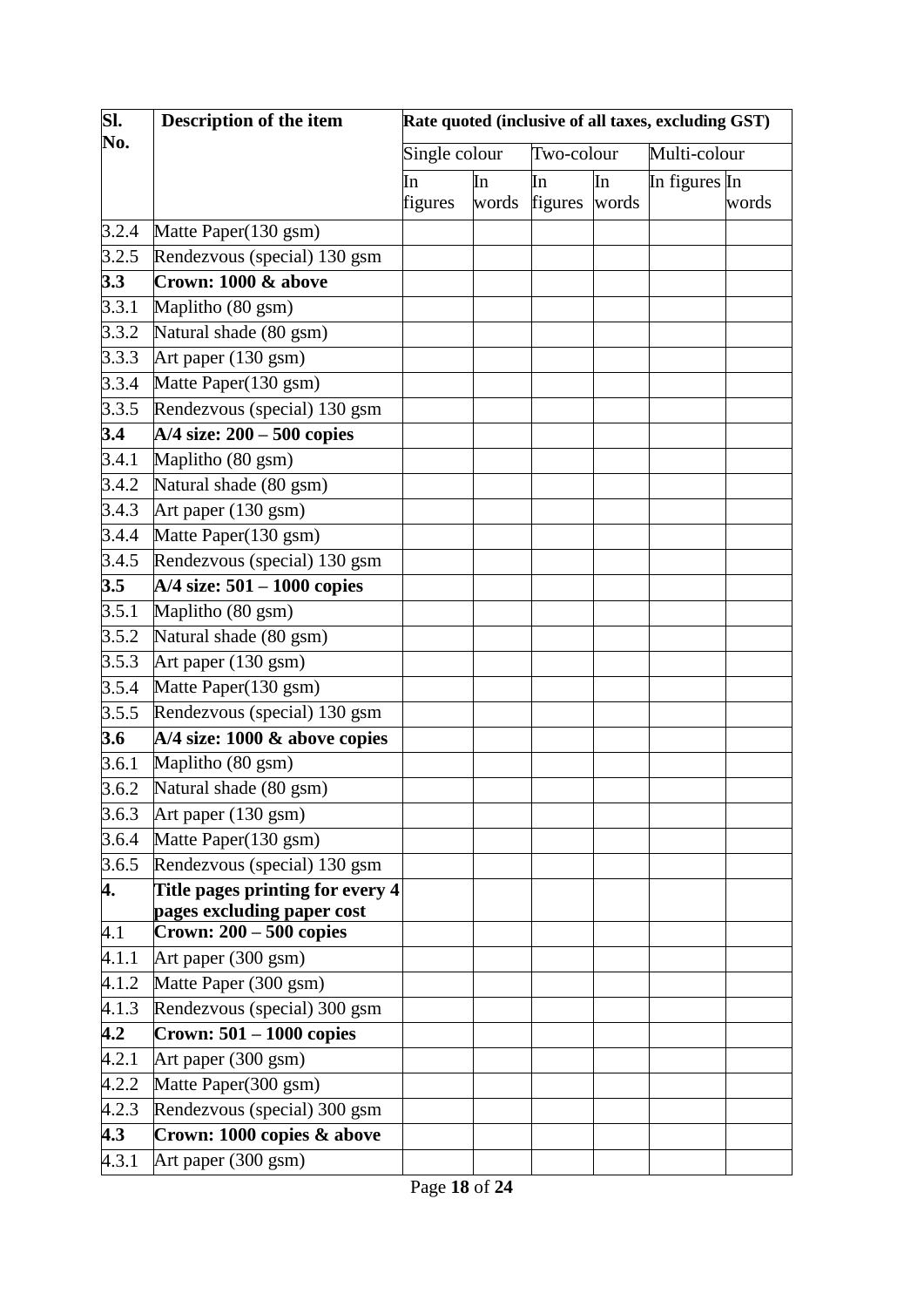| Single colour<br>Multi-colour<br>Two-colour<br>In<br>In<br>In<br>in<br>in<br>in<br>words figures words figures<br>words<br>figures<br>$4.3.2$ Matte Paper(300 gsm)<br>4.3.3<br>Rendezvous (special) 300 gsm<br>4.4<br>$A/4$ size: $200 - 500$ copies<br>4.4.1<br>Art paper (300 gsm)<br>Matte Paper(300 gsm)<br>Rendezvous (special) 300 gsm<br>$\overline{A/4}$ size: 500 - 1000 copies<br>Art paper (300 gsm)<br>Matte Paper(300 gsm)<br>Rendezvous (special) 300 gsm<br>$A/4$ size: 1000 copies $\&$ above<br>Art paper (300 gsm)<br>Matte Paper(300 gsm)<br>Rendezvous (special) 300 gsm<br>Brochures (130 gsm) (Art<br>Paper) – every four pages:<br>upto 500 copies printing<br>including paper cost<br>$500 - 1000$ copies<br>5.1<br>$\overline{5.2}$<br>1000 & above copies<br>6<br>Posters (Maplitha paper and<br>Art paper) printing per copy<br>rate including paper cost<br>Upto 500 copies Dimensions: 15<br>X <sub>20</sub><br>Maplitho paper 100 gsm<br>Art paper 130 gsm<br>6.2<br>(501 - 1000 copies) (Maplitha<br>paper and Art paper)<br>Dimensions: 15 X 20<br>6.2.1<br>Maplitho paper 100 gsm<br>6.2.2<br>Art paper 130 gsm<br>6.3<br>$(1000 \& above copies)$<br>(Maplitha paper and Art<br>paper) Dimensions: $15 \times 20$ | Sl.<br>No.     | Description of the item | Rate quoted (inclusive of all taxes, excluding GST) |  |  |  |  |  |  |
|-----------------------------------------------------------------------------------------------------------------------------------------------------------------------------------------------------------------------------------------------------------------------------------------------------------------------------------------------------------------------------------------------------------------------------------------------------------------------------------------------------------------------------------------------------------------------------------------------------------------------------------------------------------------------------------------------------------------------------------------------------------------------------------------------------------------------------------------------------------------------------------------------------------------------------------------------------------------------------------------------------------------------------------------------------------------------------------------------------------------------------------------------------------------------------------------------------------------------------------------------------|----------------|-------------------------|-----------------------------------------------------|--|--|--|--|--|--|
|                                                                                                                                                                                                                                                                                                                                                                                                                                                                                                                                                                                                                                                                                                                                                                                                                                                                                                                                                                                                                                                                                                                                                                                                                                                     |                |                         |                                                     |  |  |  |  |  |  |
|                                                                                                                                                                                                                                                                                                                                                                                                                                                                                                                                                                                                                                                                                                                                                                                                                                                                                                                                                                                                                                                                                                                                                                                                                                                     |                |                         |                                                     |  |  |  |  |  |  |
|                                                                                                                                                                                                                                                                                                                                                                                                                                                                                                                                                                                                                                                                                                                                                                                                                                                                                                                                                                                                                                                                                                                                                                                                                                                     |                |                         |                                                     |  |  |  |  |  |  |
|                                                                                                                                                                                                                                                                                                                                                                                                                                                                                                                                                                                                                                                                                                                                                                                                                                                                                                                                                                                                                                                                                                                                                                                                                                                     |                |                         |                                                     |  |  |  |  |  |  |
|                                                                                                                                                                                                                                                                                                                                                                                                                                                                                                                                                                                                                                                                                                                                                                                                                                                                                                                                                                                                                                                                                                                                                                                                                                                     |                |                         |                                                     |  |  |  |  |  |  |
|                                                                                                                                                                                                                                                                                                                                                                                                                                                                                                                                                                                                                                                                                                                                                                                                                                                                                                                                                                                                                                                                                                                                                                                                                                                     |                |                         |                                                     |  |  |  |  |  |  |
|                                                                                                                                                                                                                                                                                                                                                                                                                                                                                                                                                                                                                                                                                                                                                                                                                                                                                                                                                                                                                                                                                                                                                                                                                                                     |                |                         |                                                     |  |  |  |  |  |  |
|                                                                                                                                                                                                                                                                                                                                                                                                                                                                                                                                                                                                                                                                                                                                                                                                                                                                                                                                                                                                                                                                                                                                                                                                                                                     | 4.4.2          |                         |                                                     |  |  |  |  |  |  |
|                                                                                                                                                                                                                                                                                                                                                                                                                                                                                                                                                                                                                                                                                                                                                                                                                                                                                                                                                                                                                                                                                                                                                                                                                                                     | 4.4.3          |                         |                                                     |  |  |  |  |  |  |
|                                                                                                                                                                                                                                                                                                                                                                                                                                                                                                                                                                                                                                                                                                                                                                                                                                                                                                                                                                                                                                                                                                                                                                                                                                                     | 4.5            |                         |                                                     |  |  |  |  |  |  |
|                                                                                                                                                                                                                                                                                                                                                                                                                                                                                                                                                                                                                                                                                                                                                                                                                                                                                                                                                                                                                                                                                                                                                                                                                                                     | 4.5.1          |                         |                                                     |  |  |  |  |  |  |
|                                                                                                                                                                                                                                                                                                                                                                                                                                                                                                                                                                                                                                                                                                                                                                                                                                                                                                                                                                                                                                                                                                                                                                                                                                                     | 4.5.2          |                         |                                                     |  |  |  |  |  |  |
|                                                                                                                                                                                                                                                                                                                                                                                                                                                                                                                                                                                                                                                                                                                                                                                                                                                                                                                                                                                                                                                                                                                                                                                                                                                     | 4.5.3          |                         |                                                     |  |  |  |  |  |  |
|                                                                                                                                                                                                                                                                                                                                                                                                                                                                                                                                                                                                                                                                                                                                                                                                                                                                                                                                                                                                                                                                                                                                                                                                                                                     | 4.6            |                         |                                                     |  |  |  |  |  |  |
|                                                                                                                                                                                                                                                                                                                                                                                                                                                                                                                                                                                                                                                                                                                                                                                                                                                                                                                                                                                                                                                                                                                                                                                                                                                     | 4.6.1          |                         |                                                     |  |  |  |  |  |  |
|                                                                                                                                                                                                                                                                                                                                                                                                                                                                                                                                                                                                                                                                                                                                                                                                                                                                                                                                                                                                                                                                                                                                                                                                                                                     | 4.6.2          |                         |                                                     |  |  |  |  |  |  |
|                                                                                                                                                                                                                                                                                                                                                                                                                                                                                                                                                                                                                                                                                                                                                                                                                                                                                                                                                                                                                                                                                                                                                                                                                                                     | 4.6.3          |                         |                                                     |  |  |  |  |  |  |
|                                                                                                                                                                                                                                                                                                                                                                                                                                                                                                                                                                                                                                                                                                                                                                                                                                                                                                                                                                                                                                                                                                                                                                                                                                                     | $\overline{5}$ |                         |                                                     |  |  |  |  |  |  |
|                                                                                                                                                                                                                                                                                                                                                                                                                                                                                                                                                                                                                                                                                                                                                                                                                                                                                                                                                                                                                                                                                                                                                                                                                                                     |                |                         |                                                     |  |  |  |  |  |  |
|                                                                                                                                                                                                                                                                                                                                                                                                                                                                                                                                                                                                                                                                                                                                                                                                                                                                                                                                                                                                                                                                                                                                                                                                                                                     |                |                         |                                                     |  |  |  |  |  |  |
|                                                                                                                                                                                                                                                                                                                                                                                                                                                                                                                                                                                                                                                                                                                                                                                                                                                                                                                                                                                                                                                                                                                                                                                                                                                     |                |                         |                                                     |  |  |  |  |  |  |
|                                                                                                                                                                                                                                                                                                                                                                                                                                                                                                                                                                                                                                                                                                                                                                                                                                                                                                                                                                                                                                                                                                                                                                                                                                                     |                |                         |                                                     |  |  |  |  |  |  |
|                                                                                                                                                                                                                                                                                                                                                                                                                                                                                                                                                                                                                                                                                                                                                                                                                                                                                                                                                                                                                                                                                                                                                                                                                                                     |                |                         |                                                     |  |  |  |  |  |  |
|                                                                                                                                                                                                                                                                                                                                                                                                                                                                                                                                                                                                                                                                                                                                                                                                                                                                                                                                                                                                                                                                                                                                                                                                                                                     |                |                         |                                                     |  |  |  |  |  |  |
|                                                                                                                                                                                                                                                                                                                                                                                                                                                                                                                                                                                                                                                                                                                                                                                                                                                                                                                                                                                                                                                                                                                                                                                                                                                     |                |                         |                                                     |  |  |  |  |  |  |
|                                                                                                                                                                                                                                                                                                                                                                                                                                                                                                                                                                                                                                                                                                                                                                                                                                                                                                                                                                                                                                                                                                                                                                                                                                                     | 6.1            |                         |                                                     |  |  |  |  |  |  |
|                                                                                                                                                                                                                                                                                                                                                                                                                                                                                                                                                                                                                                                                                                                                                                                                                                                                                                                                                                                                                                                                                                                                                                                                                                                     | 6.1.1          |                         |                                                     |  |  |  |  |  |  |
|                                                                                                                                                                                                                                                                                                                                                                                                                                                                                                                                                                                                                                                                                                                                                                                                                                                                                                                                                                                                                                                                                                                                                                                                                                                     | 6.1.2          |                         |                                                     |  |  |  |  |  |  |
|                                                                                                                                                                                                                                                                                                                                                                                                                                                                                                                                                                                                                                                                                                                                                                                                                                                                                                                                                                                                                                                                                                                                                                                                                                                     |                |                         |                                                     |  |  |  |  |  |  |
|                                                                                                                                                                                                                                                                                                                                                                                                                                                                                                                                                                                                                                                                                                                                                                                                                                                                                                                                                                                                                                                                                                                                                                                                                                                     |                |                         |                                                     |  |  |  |  |  |  |
|                                                                                                                                                                                                                                                                                                                                                                                                                                                                                                                                                                                                                                                                                                                                                                                                                                                                                                                                                                                                                                                                                                                                                                                                                                                     |                |                         |                                                     |  |  |  |  |  |  |
|                                                                                                                                                                                                                                                                                                                                                                                                                                                                                                                                                                                                                                                                                                                                                                                                                                                                                                                                                                                                                                                                                                                                                                                                                                                     |                |                         |                                                     |  |  |  |  |  |  |
|                                                                                                                                                                                                                                                                                                                                                                                                                                                                                                                                                                                                                                                                                                                                                                                                                                                                                                                                                                                                                                                                                                                                                                                                                                                     |                |                         |                                                     |  |  |  |  |  |  |
|                                                                                                                                                                                                                                                                                                                                                                                                                                                                                                                                                                                                                                                                                                                                                                                                                                                                                                                                                                                                                                                                                                                                                                                                                                                     |                |                         |                                                     |  |  |  |  |  |  |
|                                                                                                                                                                                                                                                                                                                                                                                                                                                                                                                                                                                                                                                                                                                                                                                                                                                                                                                                                                                                                                                                                                                                                                                                                                                     |                |                         |                                                     |  |  |  |  |  |  |
|                                                                                                                                                                                                                                                                                                                                                                                                                                                                                                                                                                                                                                                                                                                                                                                                                                                                                                                                                                                                                                                                                                                                                                                                                                                     | 6.3.1          | Maplitho paper 100 gsm  |                                                     |  |  |  |  |  |  |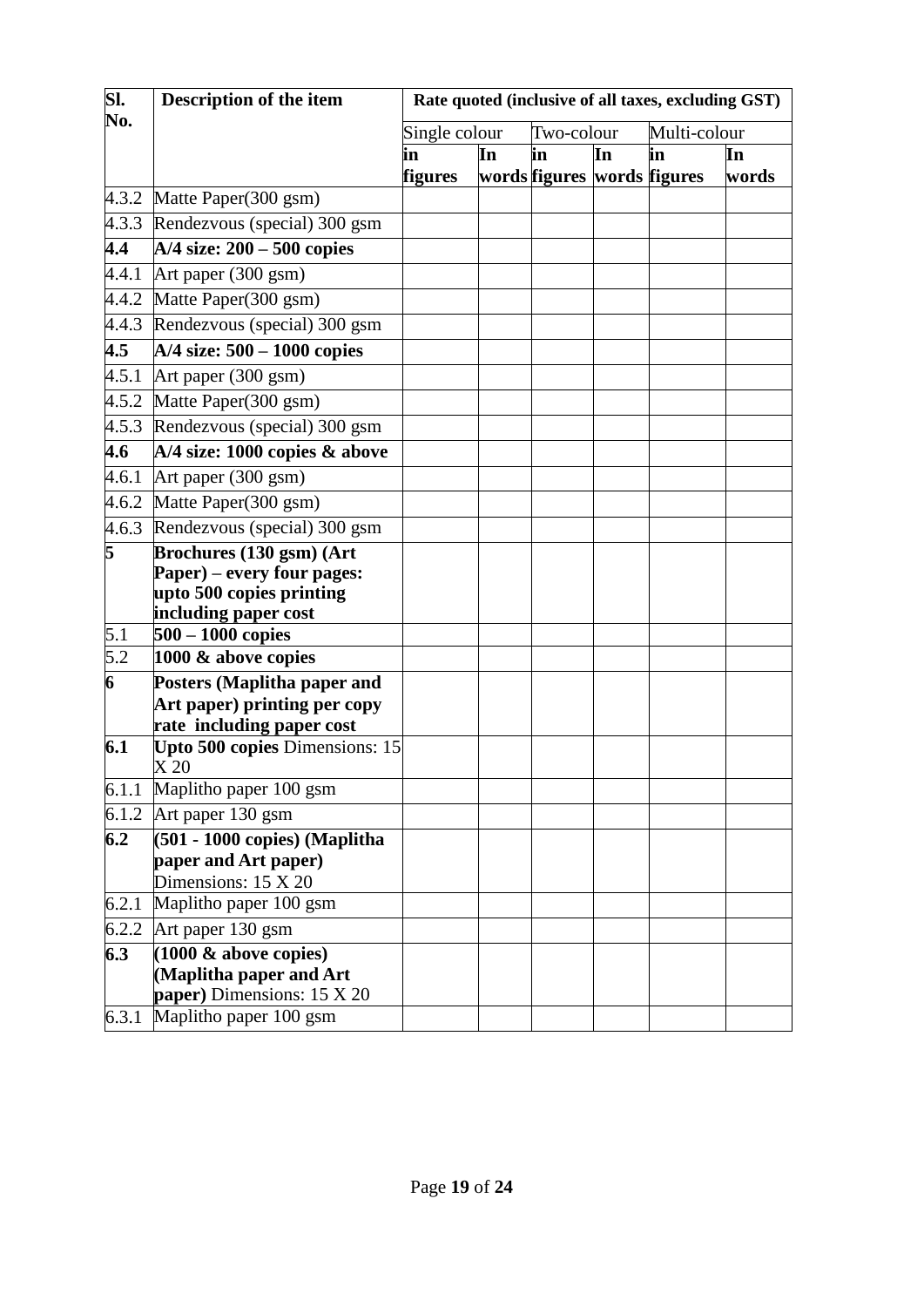| Sl.                | Description of the item                           | Rate quoted (inclusive of all taxes, excluding GST) |             |                      |    |                     |             |  |  |
|--------------------|---------------------------------------------------|-----------------------------------------------------|-------------|----------------------|----|---------------------|-------------|--|--|
| No.                |                                                   | Single colour                                       |             | Two-colour           |    | Multi-colour        |             |  |  |
|                    |                                                   | in<br><b>figures</b>                                | In<br>words | in<br><b>figures</b> | In | in<br>words figures | In<br>words |  |  |
| 6.3.2              | Art paper 130 gsm                                 |                                                     |             |                      |    |                     |             |  |  |
| 6.4                | (501 - 1000 copies) (Maplitha                     |                                                     |             |                      |    |                     |             |  |  |
|                    | paper and Art paper)                              |                                                     |             |                      |    |                     |             |  |  |
|                    | Dimensions: 18 X 23                               |                                                     |             |                      |    |                     |             |  |  |
| 6.4.1              | Maplitho paper 100 gsm                            |                                                     |             |                      |    |                     |             |  |  |
| 6.4.2              | Art paper 130 gsm                                 |                                                     |             |                      |    |                     |             |  |  |
| 6.5                | $(501 - 1000 \text{ copies})$ (Maplitha           |                                                     |             |                      |    |                     |             |  |  |
|                    | paper and Art paper)<br>Dimensions: 18 X 23       |                                                     |             |                      |    |                     |             |  |  |
| 6.5.1              | Maplitho paper 100 gsm                            |                                                     |             |                      |    |                     |             |  |  |
| 6.5.2              | Art paper 130 gsm                                 |                                                     |             |                      |    |                     |             |  |  |
| 6.6                | $(1000 \& above copies)$                          |                                                     |             |                      |    |                     |             |  |  |
|                    | (Maplitha paper and Art                           |                                                     |             |                      |    |                     |             |  |  |
|                    | paper) Dimensions: 18 X 23                        |                                                     |             |                      |    |                     |             |  |  |
| 6.6.1              | Maplitho paper 100 gsm                            |                                                     |             |                      |    |                     |             |  |  |
| 6.6.2              | Art paper 130 gsm                                 |                                                     |             |                      |    |                     |             |  |  |
| 7                  | <b>Drum scanning of photos</b>                    |                                                     |             |                      |    |                     |             |  |  |
| $\overline{7.1}$   | Per photo                                         |                                                     |             |                      |    |                     |             |  |  |
| 8.                 | <b>Binding Charges per book</b>                   |                                                     |             |                      |    |                     |             |  |  |
| 8.1                | <b>Perfect Binding</b>                            |                                                     |             |                      |    |                     |             |  |  |
| 8.1.1              | Upto 100 pages                                    |                                                     |             |                      |    |                     |             |  |  |
| 8.1.2              | 101 - 200 pages                                   |                                                     |             |                      |    |                     |             |  |  |
| 8.1.3              | 201 - 300 pages                                   |                                                     |             |                      |    |                     |             |  |  |
| 8.1.4              | 300 pages & above                                 |                                                     |             |                      |    |                     |             |  |  |
| 8.2                | <b>Section Stitching with hard/soft</b><br>covers |                                                     |             |                      |    |                     |             |  |  |
| 8.2.1              | Upto 100 pages                                    |                                                     |             |                      |    |                     |             |  |  |
| 8.2.2              | 101 - 200 pages                                   |                                                     |             |                      |    |                     |             |  |  |
| 8.2.3              | $\overline{201}$ - 300 pages                      |                                                     |             |                      |    |                     |             |  |  |
| 8.2.4              | 300 pages & above                                 |                                                     |             |                      |    |                     |             |  |  |
| 8.3                | Art paper binding                                 |                                                     |             |                      |    |                     |             |  |  |
| 8.3.1              | Upto 100 pages                                    |                                                     |             |                      |    |                     |             |  |  |
| 8.3.2              | 101 - 200 pages                                   |                                                     |             |                      |    |                     |             |  |  |
| 8.3.3              | 201 - 300 pages                                   |                                                     |             |                      |    |                     |             |  |  |
| 8.3.4              | 300 pages & above                                 |                                                     |             |                      |    |                     |             |  |  |
| 8.4                | <b>Spiral binding</b>                             |                                                     |             |                      |    |                     |             |  |  |
| 8.4.1              | Upto 100 pages                                    |                                                     |             |                      |    |                     |             |  |  |
| $\overline{8}.4.2$ | 101 - 200 pages                                   |                                                     |             |                      |    |                     |             |  |  |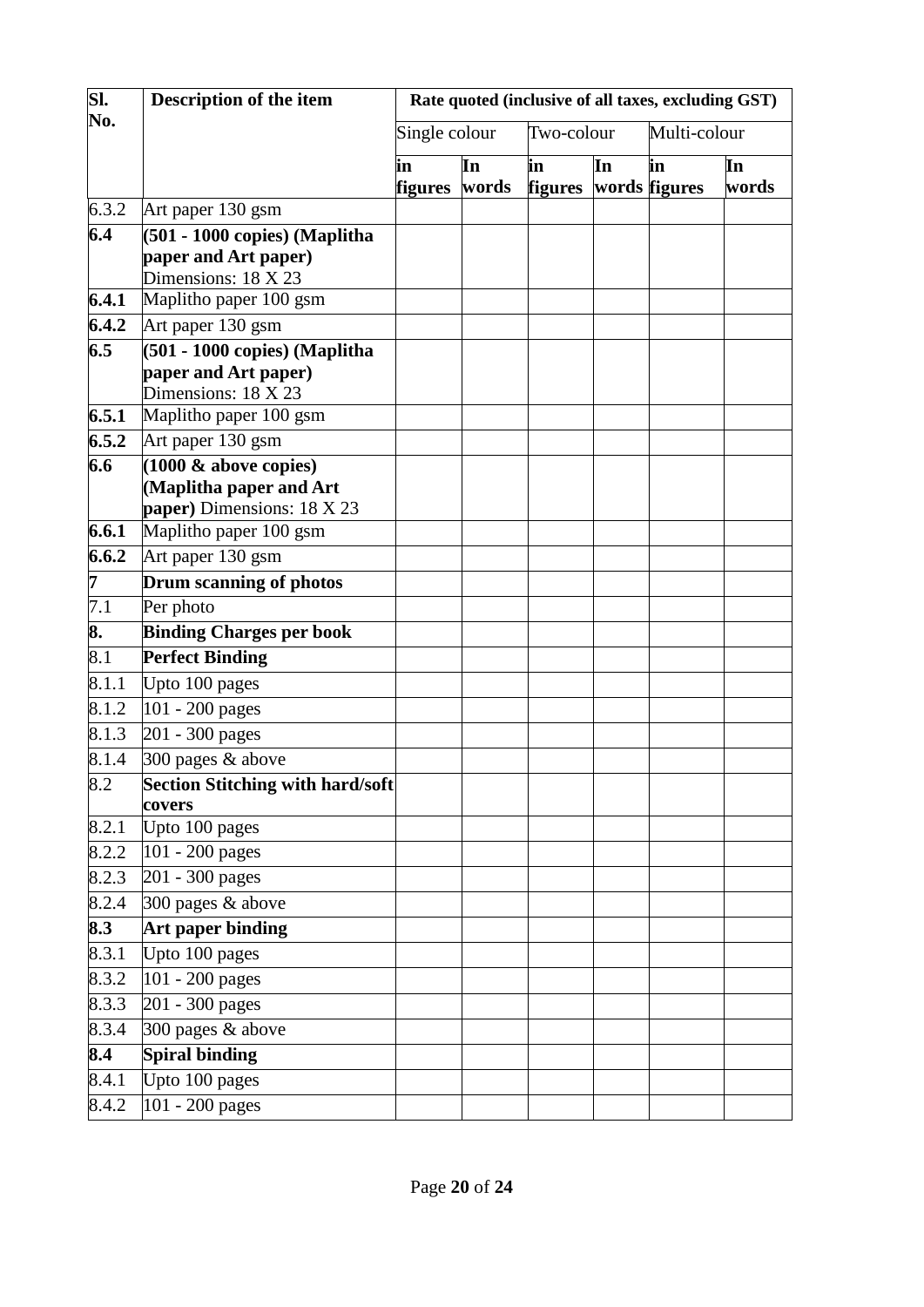| SI.                       | Description of the item                             |                | Rate quoted (inclusive of all taxes, excluding GST) |                |    |               |       |  |
|---------------------------|-----------------------------------------------------|----------------|-----------------------------------------------------|----------------|----|---------------|-------|--|
| No.                       |                                                     | Single colour  |                                                     | Two-colour     |    | Multi-colour  |       |  |
|                           |                                                     | in             | In                                                  | in             | In | in            | In    |  |
|                           |                                                     | <b>figures</b> | words                                               | <b>figures</b> |    | words figures | words |  |
| 8.4.3                     | 201 - 300 pages                                     |                |                                                     |                |    |               |       |  |
| 8.4.4                     | 300 pages & above                                   |                |                                                     |                |    |               |       |  |
| $\overline{\textbf{8.5}}$ | <b>Special paper binding</b>                        |                |                                                     |                |    |               |       |  |
| 8.5.1                     | Upto 100 pages                                      |                |                                                     |                |    |               |       |  |
| 8.5.2                     | 101 - 200 pages                                     |                |                                                     |                |    |               |       |  |
| 8.5.3                     | 201 - 300 pages                                     |                |                                                     |                |    |               |       |  |
| 8.5.4                     | 300 pages & above                                   |                |                                                     |                |    |               |       |  |
| 9.                        | <b>Lamination</b>                                   |                |                                                     |                |    |               |       |  |
| 9.1                       | Crown size (both sides) (per                        |                |                                                     |                |    |               |       |  |
|                           | cover)                                              |                |                                                     |                |    |               |       |  |
| 9.1.1                     | Matte lamination                                    |                |                                                     |                |    |               |       |  |
| 9.1.2                     | UV spot for title & UV texture                      |                |                                                     |                |    |               |       |  |
|                           | background                                          |                |                                                     |                |    |               |       |  |
| 9.1.3                     | <b>Velvet Matte Lamination</b>                      |                |                                                     |                |    |               |       |  |
| 9.1.4                     | Lamination of title                                 |                |                                                     |                |    |               |       |  |
| 9.1.5                     | Silk coating on special paper                       |                |                                                     |                |    |               |       |  |
| 9.2                       | A/4 size (both sides) (per cover)                   |                |                                                     |                |    |               |       |  |
| 9.2.1                     | Matte lamination                                    |                |                                                     |                |    |               |       |  |
| 9.2.2                     | $\overline{UV}$ spot for title & UV texture         |                |                                                     |                |    |               |       |  |
|                           | background                                          |                |                                                     |                |    |               |       |  |
| 9.2.3                     | <b>Velvet Matte Lamination</b>                      |                |                                                     |                |    |               |       |  |
| 9.2.4                     | Lamination of title                                 |                |                                                     |                |    |               |       |  |
| 9.2.5                     | Silk coating on special paper                       |                |                                                     |                |    |               |       |  |
| 10.                       | Creasing – upto 1000 copies                         |                |                                                     |                |    |               |       |  |
|                           | (1000)<br>copies) – Rates for envelope              |                |                                                     |                |    |               |       |  |
|                           | making with printing (1000                          |                |                                                     |                |    |               |       |  |
|                           | copies) PER 100 COPIES                              |                |                                                     |                |    |               |       |  |
| 10.1                      | $A/4$ size                                          |                |                                                     |                |    |               |       |  |
| 10.2                      | $5.75 \times 8.5$ inches                            |                |                                                     |                |    |               |       |  |
| 10.3                      | $7.25 \text{ X } 9.75 \text{ inches}$               |                |                                                     |                |    |               |       |  |
| 11.                       | Calendars per copy rate                             |                |                                                     |                |    |               |       |  |
|                           | (approximate: 4000 copies)                          |                |                                                     |                |    |               |       |  |
|                           | size: $18x23$ , 6 sheets/12 pages,                  |                |                                                     |                |    |               |       |  |
|                           | 170 GSM, top wire o binding,                        |                |                                                     |                |    |               |       |  |
|                           | multi colour with designing<br>including paper cost |                |                                                     |                |    |               |       |  |
|                           |                                                     |                |                                                     |                |    |               |       |  |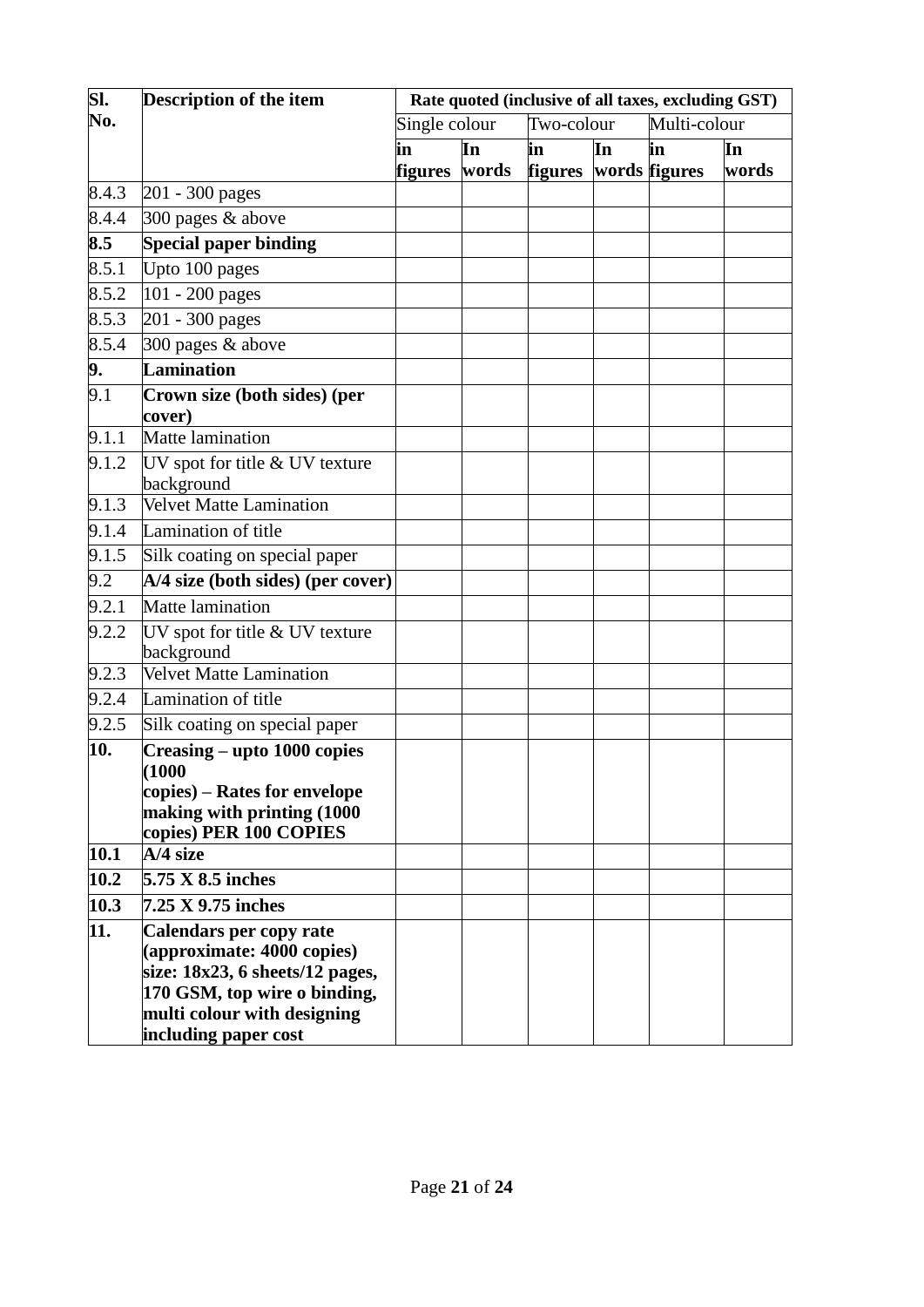| Sl. | Description of the item                                                                                                                                                                                                                                                             | Rate quoted (inclusive of all taxes, excluding GST) |             |                      |    |                     |             |  |
|-----|-------------------------------------------------------------------------------------------------------------------------------------------------------------------------------------------------------------------------------------------------------------------------------------|-----------------------------------------------------|-------------|----------------------|----|---------------------|-------------|--|
| No. |                                                                                                                                                                                                                                                                                     | Single colour                                       |             | Two-colour           |    | Multi-colour        |             |  |
|     |                                                                                                                                                                                                                                                                                     | in<br><b>figures</b>                                | In<br>words | in<br><b>figures</b> | In | in<br>words figures | In<br>words |  |
| 12. | Diaries per copy rate<br>approximate: 2000 copies)<br>Size: 5.5 x 8.5, 224 pages in<br>single colour and 14 pages in<br>two colour, 80 GSM (map litho)<br>wire o binding with designing.<br>16 pages in multi colour with<br>300 GSM Art card Gloss<br>including paper cost.        |                                                     |             |                      |    |                     |             |  |
| 13. | Scribbling pad per copy rate(15<br>pages) upto 5,000 copies:<br>Size: 5.5x8.5, 15 leafs, 170 GSM<br>(for cover), 68 GSM for inner<br>pages (map litho) 400 GSM<br>(back side card, padding, 170)<br>GSM in multi colour and rest in<br>single colour <b>including paper</b><br>cost |                                                     |             |                      |    |                     |             |  |
| 14. | Spiral book per copy rate (45<br>pages) upto 5,000 copies:<br>Size: 5.5x8.5, 50 leafs, 200 GSM<br>(front and back), 68 GSM (inside<br>papers), wire o binding, 200<br>GSM on multi colour and 68<br>GSM in single colour <b>including</b><br>paper cost                             |                                                     |             |                      |    |                     |             |  |
| 15. | Letter Head per set rate<br>(Handmade) per 100 leaves:<br>Size: A4, 1 leaf, single colour<br>(Blue) including paper cost                                                                                                                                                            |                                                     |             |                      |    |                     |             |  |
| 16. | Letter Head per set rate<br>(Regular on Executive Bond<br>white paper $-75$ GSM) per 100<br>leaves: Size: A4, 1 leaf, single<br>colour (blue) including paper<br>cost                                                                                                               |                                                     |             |                      |    |                     |             |  |
| 17. | Letter Head per set rate<br>(Regular on Executive Bond<br>white paper $-85$ GSM) per 100<br>leaves: Size: A4, 1 leaf, multi<br>colour including paper cost                                                                                                                          |                                                     |             |                      |    |                     |             |  |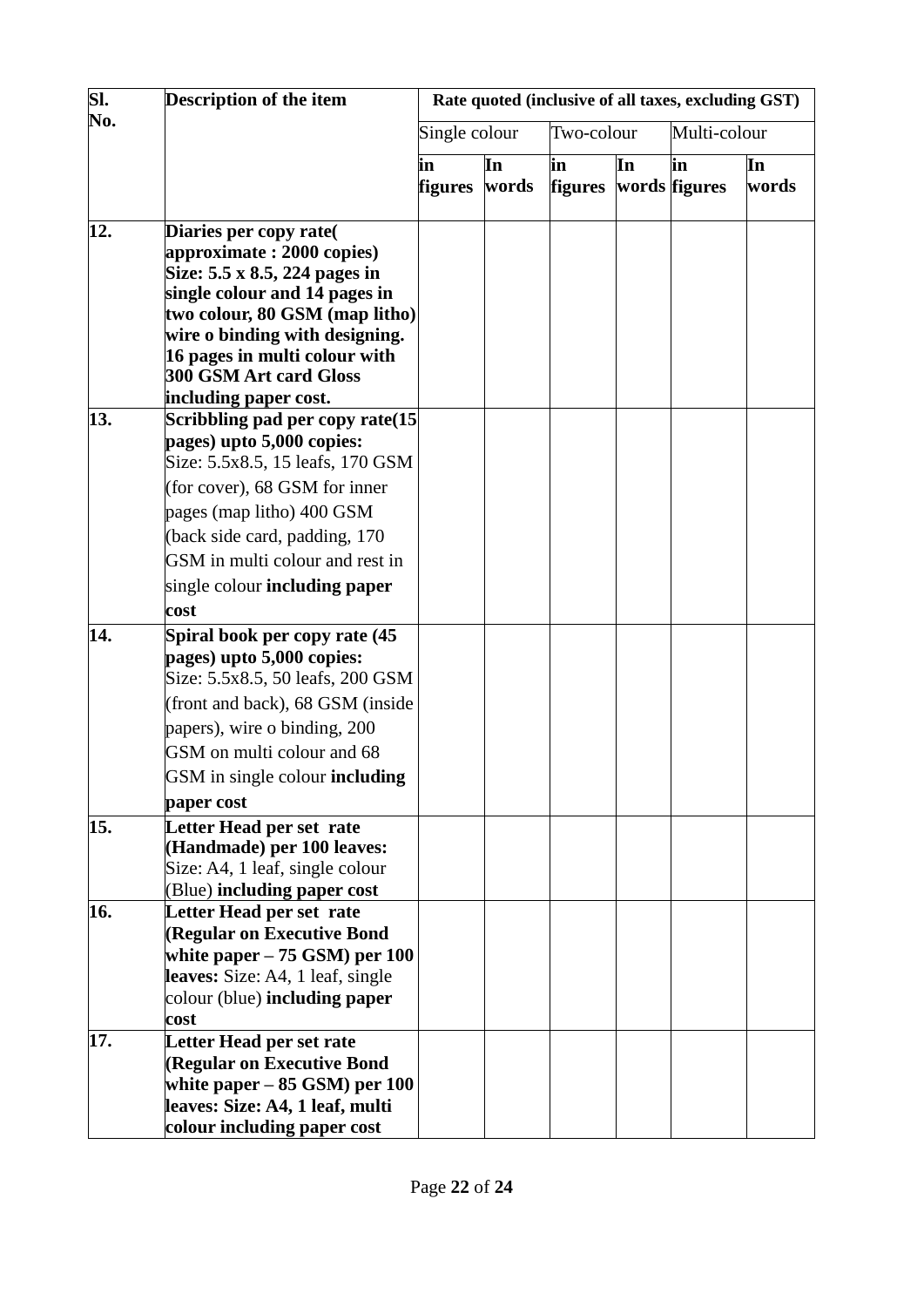| SI.<br>No. | Description of the item                                                                                                                                    | Rate quoted (inclusive of all taxes, excluding GST) |             |                      |    |                     |             |  |
|------------|------------------------------------------------------------------------------------------------------------------------------------------------------------|-----------------------------------------------------|-------------|----------------------|----|---------------------|-------------|--|
|            |                                                                                                                                                            | Single colour                                       |             | Two-colour           |    | Multi-colour        |             |  |
|            |                                                                                                                                                            | in<br><b>figures</b>                                | In<br>words | in<br><b>figures</b> | In | in<br>words figures | In<br>words |  |
| 18.        | <b>Course Certificate per 10</b><br>copies rate Upto 5,000 copies:<br>Size: A4, 1 leaf, 170 GSM (Matte<br>Paper) 5 colour printing<br>including paper cost |                                                     |             |                      |    |                     |             |  |
| 19.        | <b>Visiting cards on handmade</b><br>paper for 100 pieces including<br>paper cost                                                                          |                                                     |             |                      |    |                     |             |  |
| 19.1       | Special visiting cards with<br>embossed GoI emblem on Ivory<br>card (multi colour) for 100<br>pieces                                                       |                                                     |             |                      |    |                     |             |  |
| 20.        | <b>Envelopes for 100 pieces</b><br>including paper cost                                                                                                    |                                                     |             |                      |    |                     |             |  |
| 20.1       | <b>Upto 5000 pieces</b>                                                                                                                                    |                                                     |             |                      |    |                     |             |  |
| 20.1.1     | Size: 9x4, 120 GSM (Map                                                                                                                                    |                                                     |             |                      |    |                     |             |  |
|            | Litho), single colour (Green),<br>normal envelopes                                                                                                         |                                                     |             |                      |    |                     |             |  |
| 20.1.2     | Size: 11x5, 100 GSM (Map<br>Litho), single colour (Green),<br>window envelopes                                                                             |                                                     |             |                      |    |                     |             |  |
| 20.1.3     | Size: 11x5 cloth, single colour<br>(black) cloth Envelopes                                                                                                 |                                                     |             |                      |    |                     |             |  |
| 20.1.4     | Size: 10.5x8 cloth, single colour<br>(black) cloth envelopes                                                                                               |                                                     |             |                      |    |                     |             |  |
| 20.1.5     | Size: 10x12 cloth, single colour<br>(black) cloth envelopes                                                                                                |                                                     |             |                      |    |                     |             |  |
| 20.1.6     | Size: 16.5x12 cloth, single colour<br>(black)<br>cloth envelopes                                                                                           |                                                     |             |                      |    |                     |             |  |
| 20.2       | 5001 & above pieces                                                                                                                                        |                                                     |             |                      |    |                     |             |  |
| 20.2.1     | Size: 9x4, 120 GSM (Map<br>Litho), single colour (Green),<br>normal envelopes                                                                              |                                                     |             |                      |    |                     |             |  |
| 20.2.2     | Size: 11x5, 100 GSM (Map<br>Litho), single colour (Green),<br>window envelopes                                                                             |                                                     |             |                      |    |                     |             |  |
| 20.2.3     | Size: $11x5$ cloth, single colour<br>(black) cloth Envelopes                                                                                               |                                                     |             |                      |    |                     |             |  |
| 20.2.4     | Size: 10.5x8 cloth, single colour<br>(black)<br>cloth envelopes                                                                                            |                                                     |             |                      |    |                     |             |  |
| 20.2.5     | Size: 10x12 cloth, single colour<br>(black) cloth envelopes                                                                                                |                                                     |             |                      |    |                     |             |  |